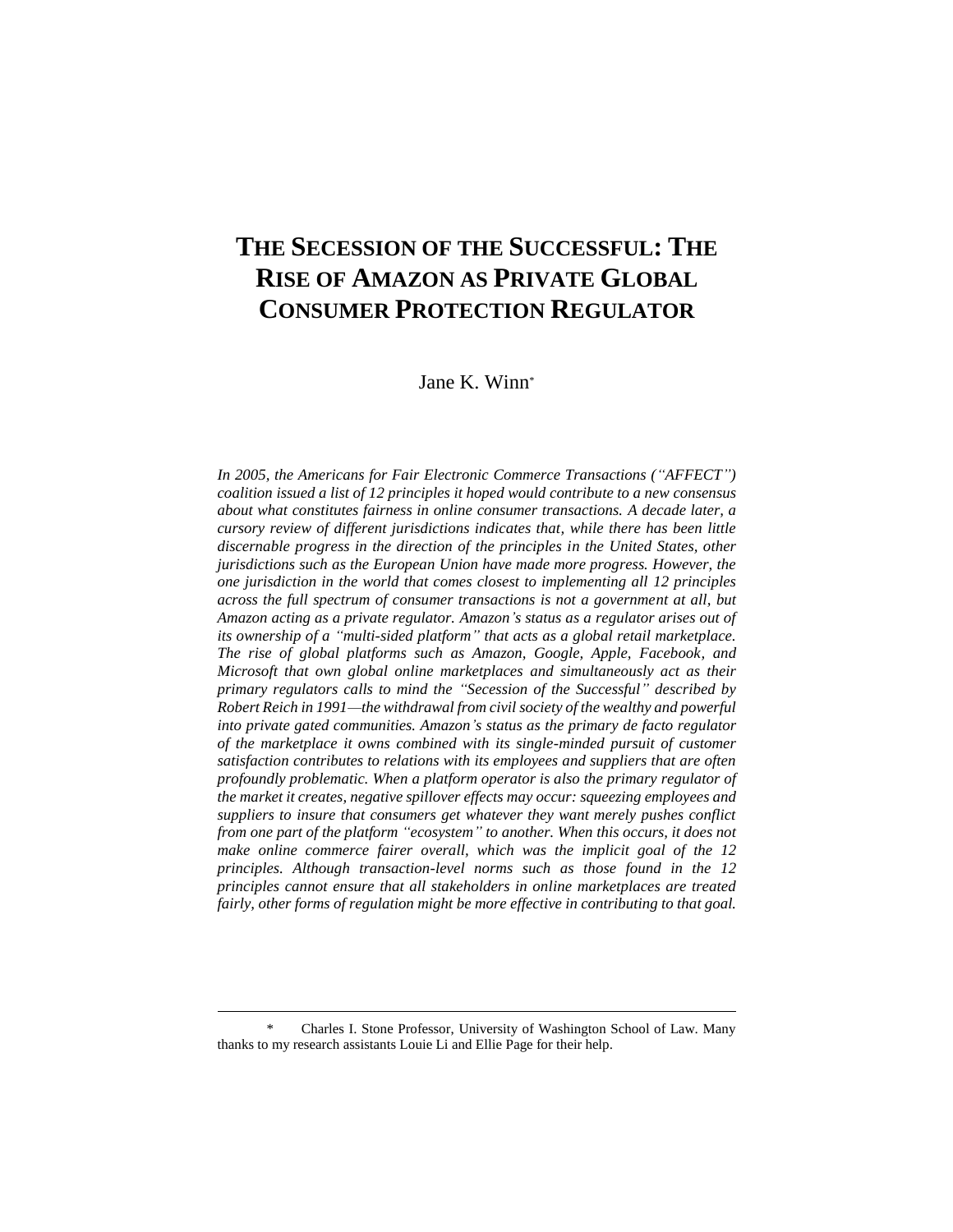#### **TABLE OF CONTENTS**

### **INTRODUCTION**

In 2005, Americans for Fair Electronic Commerce Transactions ("AFFECT") issued a list of 12 principles that it hoped would renew public dialogue about how the legal framework of electronic commerce could promote fairness in online consumer transactions. 1 Jean Braucher played a leading role in the development of the principles and in their subsequent dissemination.<sup>2</sup> This Article revisits those principles a decade later in light of the rise of global platforms such as Amazon that now dominate online retail markets. It also explores the question of which regulatory strategies would be best suited to advance the broader social justice ideals that Professor Braucher championed, and that underlie the 12 principles, in light of these changed circumstances. This Article was first presented at a symposium at the University of Arizona James E. Rogers College of Law celebrating Professor Braucher's life and work.

The AFFECT coalition was formed by opponents of the Uniform Computer Information Transaction Act, a legislative project that started out as part of the Uniform Commercial Code ("UCC") revision process but was later completed as a separate uniform law.<sup>3</sup> When the original version of the UCC was completed in the 1950s, "software" as something separate from the hardware of computing machinery had not been invented, let alone become the subject of a major category of commercial transactions.<sup>4</sup> After efforts during the 1990s to create a commercial law governing software and information transactions became hopelessly bogged down in political controversy, almost all state legislatures rejected it. <sup>5</sup> The 12 principles of fair electronic commerce represented an effort to shift the focus of

<sup>1.</sup> Jean Braucher, *New Basics: Twelve Principles for Fair Commerce in Mass-Market Software and Other Digital Products*, *in* CONSUMER PROTECTION IN THE AGE OF THE 'INFORMATION ECONOMY' 183 (Jane K. Winn ed., 2006).

<sup>2.</sup> *Id.* at 178.

<sup>3.</sup> UNIF. ELEC. TRANSACTIONS ACT (NAT'L CONFERENCE OF COMM'RS ON UNIF. STATE LAWS 2002), http://www.uniformlaws.org/shared/docs/computer\_information\_transactions/ucita\_final\_0

<sup>2.</sup>pdf.

<sup>4.</sup> *Id.* at 1.

<sup>5.</sup> Braucher, *supra* note 1, at 180–82.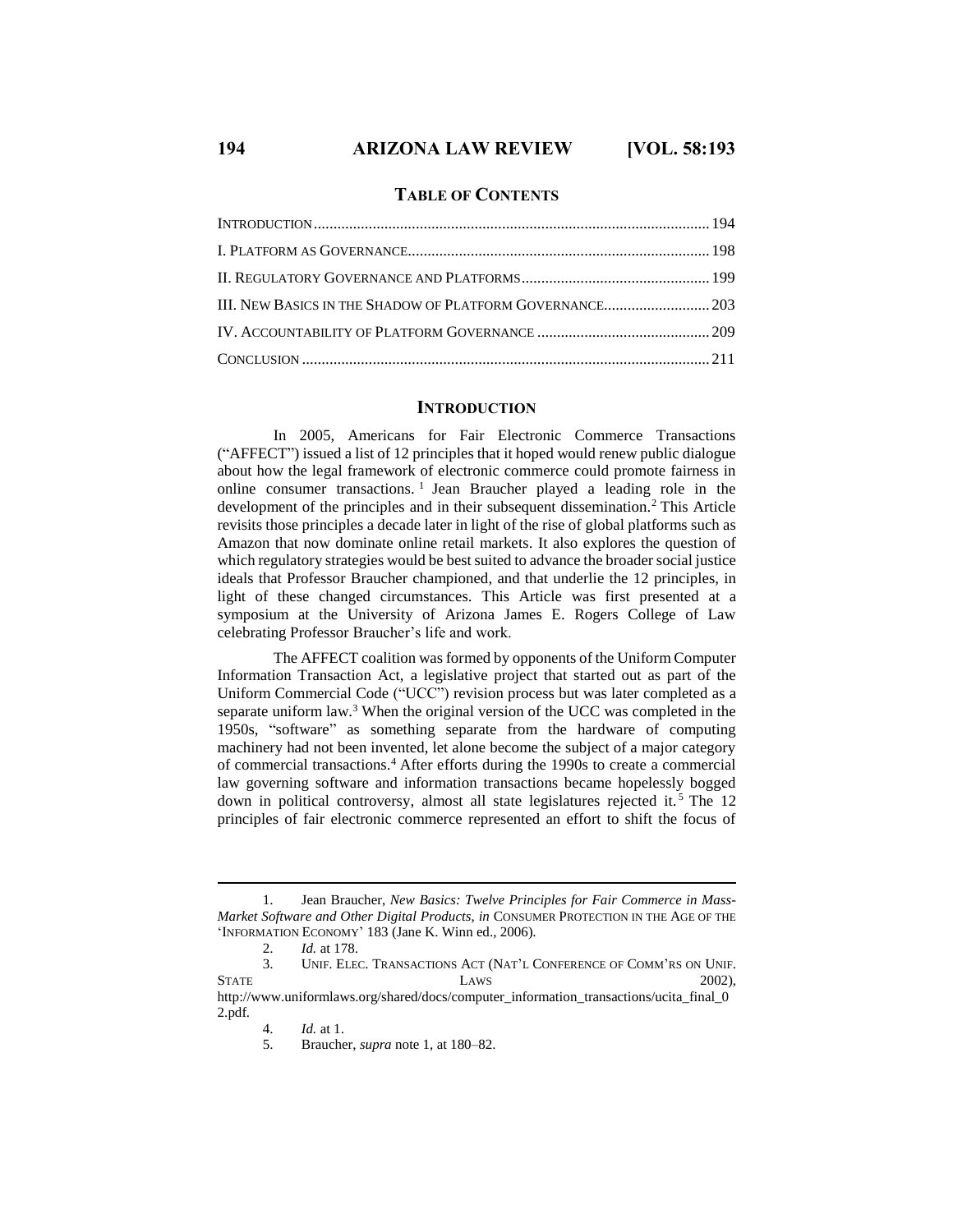debate away from that debacle and toward building a consensus regarding what constitutes "fair dealing" for trade in digital products and electronic commerce.<sup>6</sup>

A decade after the 12 principles were issued, a cursory review of different legal systems indicates that progress in the direction of the 12 principles has been modest at best. While American consumer protection laws have generally been subject to creeping obsolescence as a result of technological innovation, the European Union has repeatedly revised its consumer and data protection laws to ensure their continued efficacy.<sup>7</sup> Neither jurisdiction, however, has clearly embraced the principles. By contrast, the one jurisdiction that arguably comes closest to implementing all of the 12 principles in online consumer transactions generally is not a government at all, but Amazon acting as a private regulator.

Amazon is the largest American Internet retailer by a large margin, as well as one of the largest retailers in America.<sup>8</sup> In addition, Amazon operates the Amazon Marketplace where independent retailers offer products for sale. It has one of the most efficient logistics systems in the world for its own products, and also provides logistical support—including order fulfillment, delivery, payment processing, and web hosting services—for Amazon Marketplace sellers. As part of its brand management strategy, Amazon maintains an intense focus on customer satisfaction and requires participants in the Amazon Marketplace to do the same.<sup>9</sup> In other words, Amazon's customers do not need to worry about whether their national consumer protection laws have been updated to address online commerce issues because they know Amazon has staked its reputation on making sure that its customers are always treated fairly. The same cannot be said of Amazon's suppliers or employees, however. Amazon has been criticized for abusing its power as a monopsonist in some markets and for the harsh treatment of its employees.<sup>10</sup>

 $\overline{a}$ 

http://www.europarl.europa.eu/meetdocs/2009\_2014/documents/libe/dv/comp\_am\_art\_30- 91/comp\_am\_art\_30-91en.pdf.

<sup>6.</sup> *Id.* at 182–83.

<sup>7.</sup> *See* Directive 2011/83/EU of the European Parliament and of the Council of 25 October 2011 on Consumer Rights, Amending Council Directive 93/13/EEC and Directive 1999/44/EC of the European Parliament and of the Council and repealing Council Directive 85/577/EEC and Directive 97/7/EC of the European Parliament and of the Council, 2011 O.J. (L 304/64); *see also Proposal for a Regulation of the European Parliament and of the Council on the Protection of Individuals with Regard to the Processing of Personal Data and on the Free Movement of Such Data (General Data Protection Regulation)*, COM (2012) 11 final  $(Jan. 25, 2012),$ 

<sup>8.</sup> Phil Wahba, *Amazon Ranks Among Retail's 10 Biggest Companies for the First Time*, FORTUNE (July 1, 2014, 4:50 PM), http://fortune.com/2014/07/01/10-largestretailers-amazon/; *Running Away*, WALL ST. J., http://www.wsj.com/articles/SB10001424127887323324904579041300287558882.

<sup>9.</sup> George Anders, *Jeff Bezos Reveals His No. 1 Leadership Secret*, FORBES (Apr. 4, 2012, 6:00 PM), http://www.forbes.com/forbes/2012/0423/ceo-compensation-12-amazontechnology-jeff-bezos-gets-it.html; Joe Nocera, *Put Buyers First? What a Concept*, N.Y. TIMES, Jan. 5, 2008, at C1.

<sup>10.</sup> Paul Krugman, *Amazon's Monopsony Is Not O.K*., N.Y. TIMES, Oct. 20, 2014, at A25; Spencer Soper, *Amazon Worker Forces Changes as Labor Board Settles Claim*, BLOOMBERG (Nov. 18, 2014, 3:56 PM), http://www.bloomberg.com/news/articles/2014-11- 18/amazon-settles-labor-board-complaint-on-workers-rights; David Streitfeld, *Inside*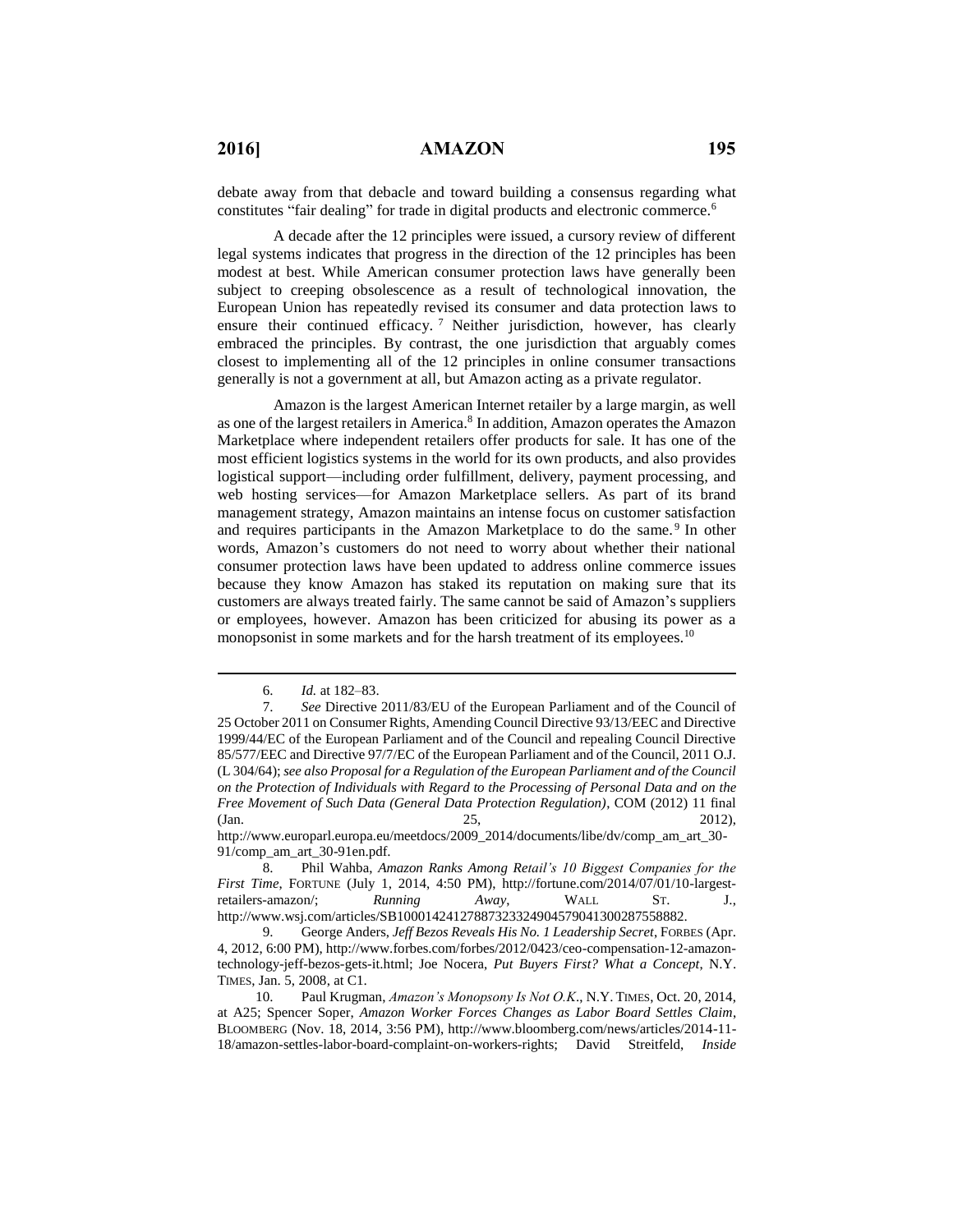In 1991, Robert Reich published an essay in the *New York Times Sunday Magazin*e entitled *The Secession of the Successful*. <sup>11</sup> Reich described the growing concentration of wealth in American society in the hands of what he called the "fortunate top fifth" of the population, and this group's increasing withdrawal into private gated communities, private schools, private security forces, and private infrastructure.<sup>12</sup> This withdrawal, in turn, impoverishes civil society in America, making the political challenges it faces even more intractable. While Reich was describing the migration of wealthy individuals into private geographical spaces, a similar migration occurs when economically powerful players withdraw into private regulatory orders that define global markets. Due to a limited interface between those private regulatory orders and the national legal systems from which they grew, private regulators can focus on maximizing value to shareholders while avoiding the broad range of duties a national legal system must accommodate.

This rise of private global regulators and erosion of national legal systems has been studied through various lenses, including transnational business governance, <sup>13</sup> global administrative law, <sup>14</sup> global legal pluralism, <sup>15</sup> transnational legal orders,<sup>16</sup> new governance and smart regulation,<sup>17</sup> global private regulation,<sup>18</sup> and democratic experimentalism.<sup>19</sup> These studies have highlighted many different aspects of the transformation of legal systems in response to the rise of global markets and accelerating pace of technological innovation. However, none of these

12. *Id.*

 $\overline{a}$ 

14. *See* Benedict Kingsbury et al., *The Emergence of Global Administrative Law*, 68 LAW & CONTEMP. PROBS. 15, 27–29 (2005).

15. Paul Schiff Berman, *From Legal Pluralism to Global Legal Pluralism*, *in* LAW, SOCIETY AND COMMUNITY: SOCIO-LEGAL ESSAYS IN HONOUR OF ROGER COTTERRELL 255 (Richard Nobels & David Schiff eds., 2014); Ralf Michaels, *Globalization and Law: Law Beyond the State*, *in* LAW AND SOCIAL THEORY 287 (Reza Banakar & Max Travers eds., 2d ed. 2013); Brian Z. Tamanaha, *Understanding Legal Pluralism: Past to Present, Local to Global*, 30 SYDNEY L. REV. 375 (2008).

16. *See* Terence C. Halliday & Gregory Shaffer, *Transnational Legal Orders*, *in* TRANSNATIONAL LEGAL ORDERS 3–6 (Terence C. Halliday & Gregory Shaffer eds., 2015).

17. IAN AYRES & JOHN BRAITHWAITE, RESPONSIVE REGULATION: TRANSCENDING THE DEREGULATION DEBATE 4 (1992); NEIL GUNNINGHAM & PETER GRABOSKY, SMART REGULATION: DESIGNING ENVIRONMENTAL POLICY (1998); LESTER M. SALAMON, *The New Governance and the Tools of Public Action: An Introduction*, *in* THE TOOLS OF GOVERNMENT: A GUIDE TO THE NEW GOVERNANCE 1 (Lester M. Salamon ed., 2002).

18. *See* TIM BÜTHE & WALTER MATTLI, THE NEW GLOBAL RULERS: THE PRIVATIZATION OF REGULATION IN THE WORLD ECONOMY (2011); M. Patrick Cottrell & David M. Trubek, *Law as Problem Solving: Standards, Networks, Experimentation, and Deliberation in Global Space*, 21 TRANSNAT'L L. & CONTEMP. PROBS. 359 (2012).

19. *See* Michael C. Dorf & Charles F. Sabel, *A Constitution of Democratic Experimentalism*, 98 COLUM. L. REV. 267 (1998).

*Amazon's Very Hot Warehouse*, N.Y. TIMES: BITS (Sept. 19, 2011, 6:12 PM), http://bits.blogs.nytimes.com/2011/09/19/inside-amazons-very-hot-warehouse/.

<sup>11.</sup> Robert B. Reich, *Secession of the Successful*, N.Y. TIMES MAG. (Jan. 20, 1991), http://www.nytimes.com/1991/01/20/magazine/secession-of-thesuccessful.html?pagewanted=all.

<sup>13.</sup> Burkard Eberlein et al., *Transnational Business Governance Interactions: Conceptualization and Framework for Analysis*, 8 REG. & GOVERNANCE 1, 1–21 (2014).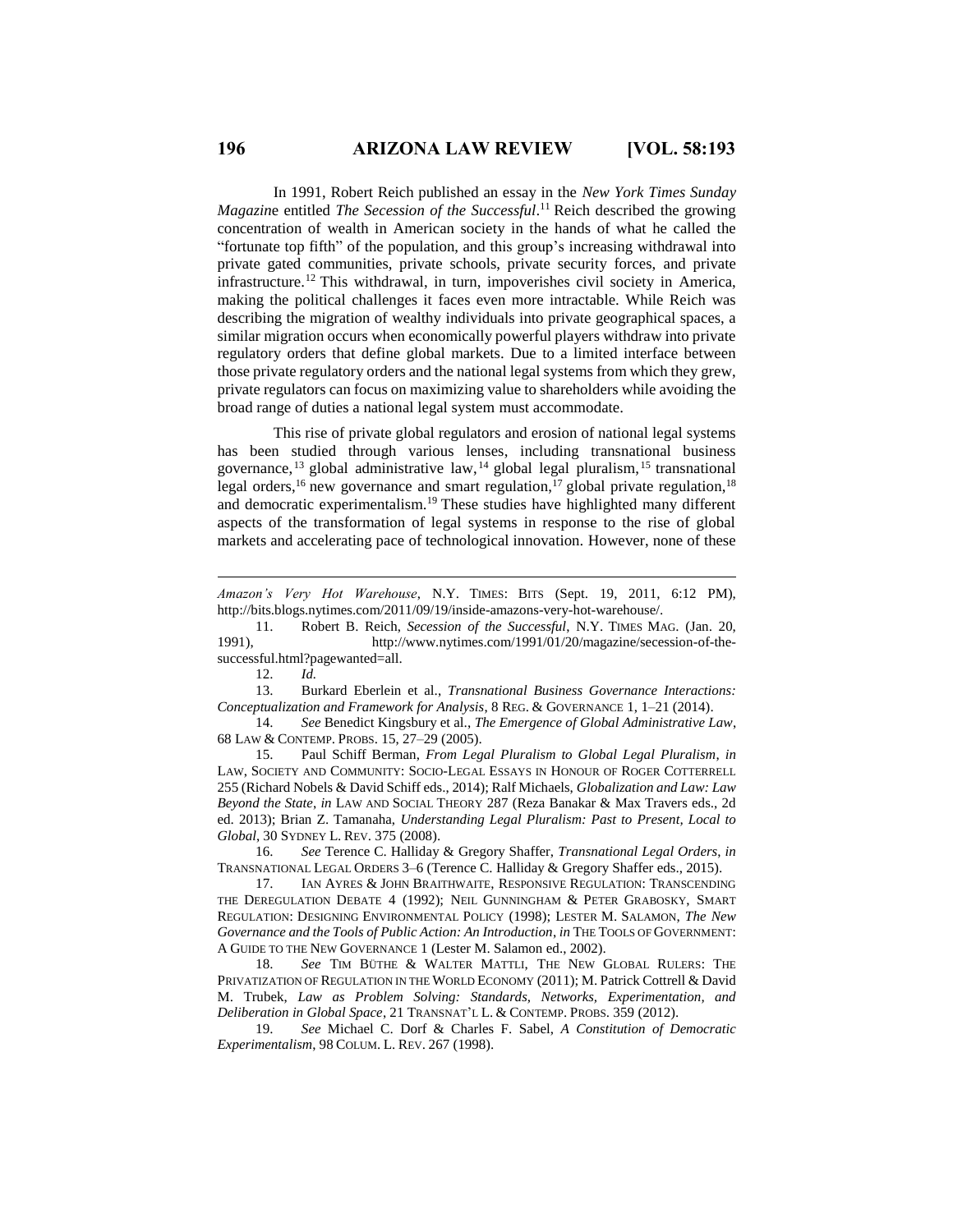studies have focused on the role of information and communication technology ("ICT") networks or global "multi-sided platforms" in the governance of global markets.<sup>20</sup> Once ICT networks have been launched successfully, they are difficult to unseat, an advantage that may give the operator of a successful network considerable leverage over users of that network. <sup>21</sup> Global technology companies—such as Amazon, Google, Apple, Facebook, and Microsoft—have rapidly achieved enormous market power as ICT networks. They have further amplified that power by adopting a multi-sided platform business model, which requires complementary "sides" such as consumers and retailers, or users and advertisers, to participate in their platforms. <sup>22</sup> These platform operators can exercise considerable private regulatory authority over the global "ecosystems" that the operation of their platforms has spawned.

The ability of these platform operators to act as private regulators with authority over the global online marketplaces they have created calls to mind Reich's description in 1991 of the withdrawal of the wealthy and powerful from civil society into private gated communities. <sup>23</sup> Amazon's status as the primary regulator of its own marketplace combined with its single-minded pursuit of customer satisfaction often produces profoundly problematic relations with employees and suppliers.<sup>24</sup> When a platform operator is also its primary regulator, negative spillover effects may occur. In particular, squeezing employees and suppliers to ensure that consumers get whatever they want merely pushes conflict from one part of the platform "ecosystem" to another; it does not make online commerce fairer, which was the goal of the 12 principles.

Although transaction-level norms such as those found in the 12 principles cannot ensure that all stakeholders in online markets are treated fairly, other forms of regulation might be more effective in achieving that goal. Shifting the focus of efforts to make markets operate more fairly from the level of specific contract terms to the broader relationship between national legal systems and global private regulators might be a more effective regulatory strategy. For example, the California Transparency in Supply Chains Act of 2010 promotes fairness in global commerce by mandating disclosure of efforts to abolish forced labor in global production networks. If global retailers such as Amazon and Walmart were required to disclose to consumers whether their employees and suppliers had earned a "living wage,"

<sup>20.</sup> OZ SHY, THE ECONOMICS OF NETWORK INDUSTRIES (2001).

<sup>21.</sup> *See id.* at 155–59; *see also* HAL R. VARIAN ET AL., THE ECONOMICS OF INFORMATION TECHNOLOGY: AN INTRODUCTION 21–25 (2004).

<sup>22.</sup> Andrei Hagiu & Julian Wright, *Multi-Sided Platforms*, 43 INT'L J.INDUS. ORG. 162, 162–63 (2015); Marc Rysman, *The Economics of Two-Sided Markets*, 23 J.ECON. PERSP. 125, 126–29 (2009).

<sup>23.</sup> Reich, *supra* note 11.

<sup>24.</sup> Jodi Kantor & David Streitfeld, *Inside Amazon: Wrestling Big Ideas in a Bruising Workplace*, N.Y. TIMES, Aug. 16, 2015, at A1. *But see* Krishnadev Calamur, *A Blistering Response from Amazon*, ATLANTIC (Oct. 19, 2015, 3:15 PM), http://www.theatlantic.com/business/archive/2015/10/amazon-responds-new-york-

times/411232/ (noting that Amazon questioned the accuracy of the *New York Times*' reporting and provided evidence calling into question the reliability of some sources).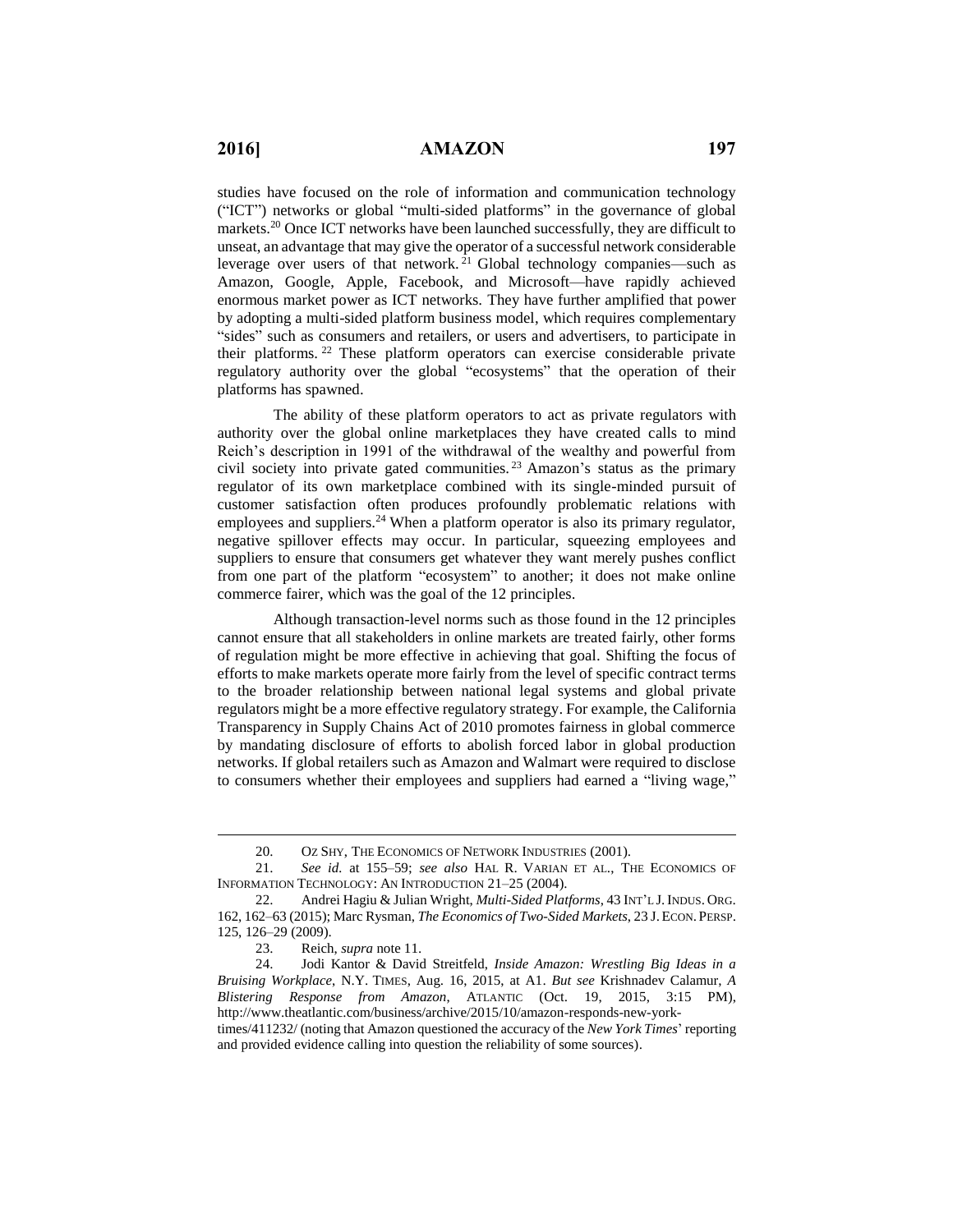then these global retailers might have stronger incentives to ensure that the treatment of different stakeholder groups was more balanced.

## **I. PLATFORM AS GOVERNANCE**

In 2015, Amazon together with Google, Apple, Facebook, Microsoft, and Alibaba, comprised a small, elite group of businesses that operated global platforms. The word platform in this sense has been defined in the following terms:

> The platform, created and maintained by one or more intermediaries, encompasses components and rules employed by users in most of their interactions. Users' interactions are subject to network effects, which are demand-side economies of scale: the value of platform affiliation for any given user depends upon the number of other users with whom they can interact.<sup>25</sup>

A platform business strategy has been defined as, "the mobilization of a networked business platform to expand into and operate in a given market. A business platform, in turn, is a nexus of rules and infrastructure that facilitate interactions among network users." 26

Out of the five most valuable brands in the world in 2015, four were platforms in this sense: Apple, Google, IBM, and Microsoft.<sup>27</sup> Samsung, Facebook, Amazon, Cisco, Oracle, and Intel were included in the top 20 most valuable brands of 2015, and are also considered platforms in this sense.<sup>28</sup>

Computer networks are an essential element of platforms. Economists have defined networks as markets characterized by complementarity (i.e., what consumers value are systems made up of multiple products), compatibility (i.e., the different products making up a system are interoperable), and interoperability standards.<sup>29</sup> Markets based on networks have certain special characteristics that make launching a viable network very difficult, which in turn makes displacing a successful network difficult once it is in place.<sup>30</sup> These special characteristics include consumption externalities—i.e., the utility of a product to one consumer depends on how many other consumers are using the same product. <sup>31</sup> Another special characteristic is the high risk of user "lock-in" once a network has been launched successfully: If the switching costs involved in moving from one system to another are high, then users may find themselves "locked in" to the old system even if a new, better system becomes available. <sup>32</sup> Networks are also subject to

 $\overline{a}$ 

31. *Id.* at 3–4; *see also* VARIAN ET AL., *supra* note 21, at 33–37.

32. Examples of switching costs include the cost of researching alternatives to the current system and weighing the costs and benefits of switching ("search costs"); the human

<sup>25.</sup> Thomas R. Eisenmann et al., *Platform Envelopment*, 32 STRATEGIC MGMT. J. 1270, 1273 (2011).

<sup>26.</sup> Geoffrey Parker & Marshall W. Van Alstyne, *Platform Strategy* 1 (Bos. U. Sch. of Mgmt., Research Paper No. 2439323, 2014), http://ssrn.com/abstract=2439323.

<sup>27.</sup> *The World's Most Valuable Brands*, FORBES, http://www.forbes.com/powerful-brands/list/ (last visited Jan. 16, 2015).

<sup>28</sup>*. Id.*

<sup>29.</sup> SHY, *supra* note 20, at 1–2.

<sup>30.</sup> *Id.* at 3–6.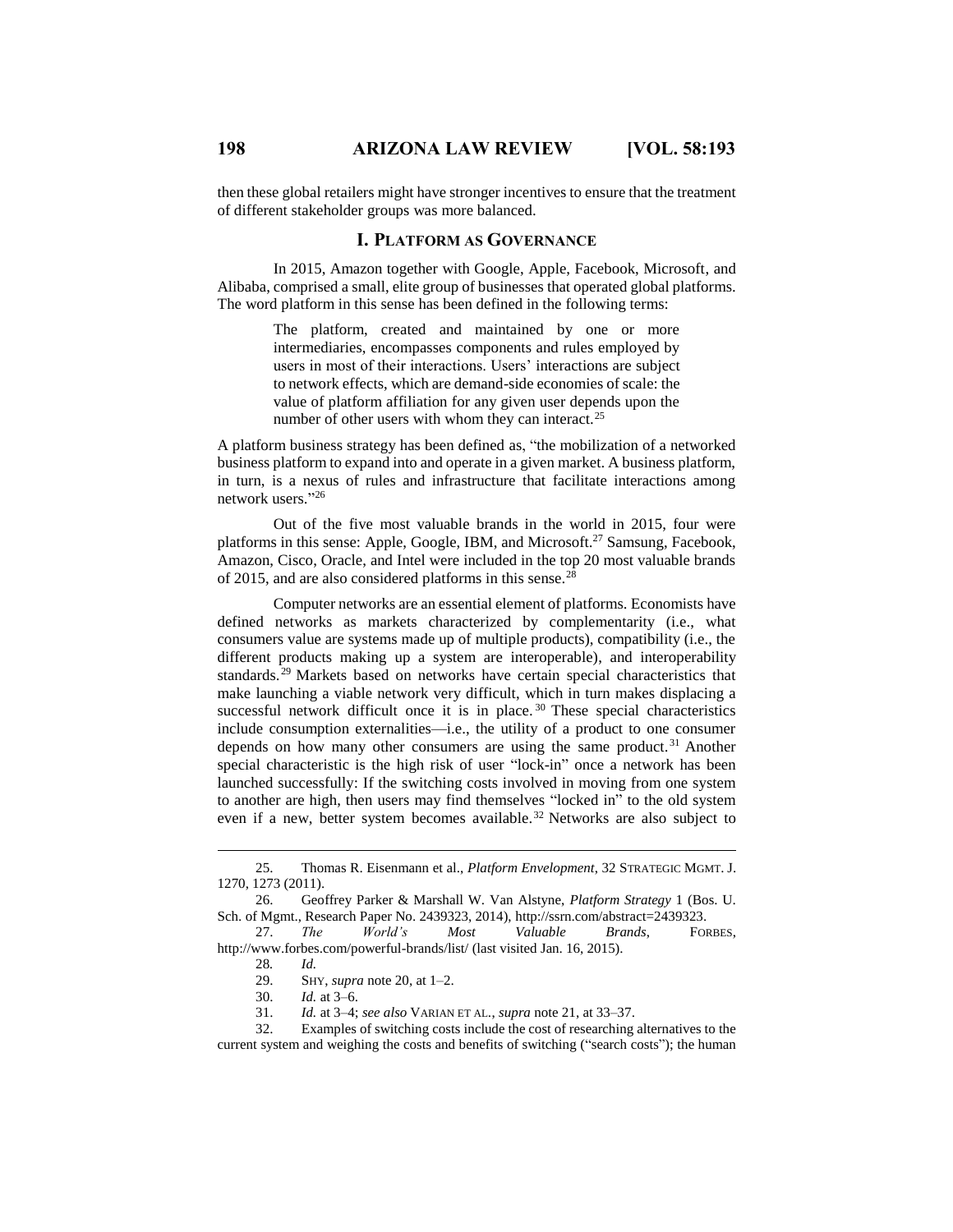significant economies of scale in production. Many products distributed over networks such as software or digital media also have extremely high up-front development costs but a marginal production cost approaching zero.<sup>33</sup>

As a result of innovations in the technology of computer networks, what were once public marketplaces can now be operated as privately owned multi-sided platforms, in effect privatizing a public good.<sup>34</sup> A platform is an "institution" as that term was used by economist Douglass C. North:

> Institutions are the rules of the game in a society, or more formally, are the humanly devised constraints that shape human interaction. In consequence they structure incentives in human exchange, whether political, social, or economic. Institutional change shapes the way societies evolve through time and hence is the key to understanding historical change. 35

A successful platform operator is not merely the manager of activity taking place on the platform, but also one of the regulators governing that activity.<sup>36</sup> A platform operator's power as a private regulator may be amplified by network effects, and because it is exercised through global ICT networks, the impact can be direct and immediate. 37

## **II. REGULATORY GOVERNANCE AND PLATFORMS**

Although it may be conventional to think of enterprises such as Amazon as subjects of nation-state regulation, the role of such enterprises in regulating economic activity by displacing public marketplaces has also long been recognized. <sup>38</sup> In recent decades, however, governance activities undertaken by businesses have expanded beyond the market/hierarchy distinction and now include interactions with a range of private sector, civil society, multi-stakeholder, and hybrid public-private institutions.<sup>39</sup> The rise of Amazon as the de facto consumer protection authority with jurisdiction over its marketplace is an example of business acting as a source and not merely a target of regulation. The interaction among nation states, international organizations, and business institutions produces what

- 38. Ronald H. Coase, *The Nature of the Firm*, 4 ECONOMICA 386, 401–05 (1937).
- 39. Eberlein et al., *supra* note 13, at 13.

effort of learning a new system; converting data stored in the old system to formats that can be used with the new system; and contractual restrictions that would make switching networks a breach of contract. SHY, *supra* note 20, at 4–5.

<sup>33.</sup> *Id.* at 5; *see also* VARIAN ET AL., *supra* note 21, at 25.

<sup>34.</sup> *See generally* Robert J. Staaf, *Privatization of Public Goods*, 41 PUB. CHOICE 435, 435–36 (1983) (noting how technological innovation makes privatization of public goods possible).

<sup>35.</sup> DOUGLASS C. NORTH, INSTITUTIONS, INSTITUTIONAL CHANGE, AND ECONOMIC PERFORMANCE 3 (James Alt & Douglass C. North eds., rev. ed.1999).

<sup>36.</sup> *See* Kevin S. Boudreau & Andrei Hagiu, *Platform Rules: Multi-sided Platforms as Regulators*, *in* PLATFORMS, MARKETS AND INNOVATION 163 (Anabelle Gawer ed., 2009); *see also* David S. Evans, *Governing Bad Behavior by Users of Multi-sided Platforms*, 27 BERKELEY TECH. L.J. 1201, 1210 (2012).

<sup>37.</sup> Jane K. Winn, *Technical Standards as Data Protection Regulation*, *in*  REINVENTING DATA PROTECTION 191 (Serge Gutwirth et al. eds., 2009).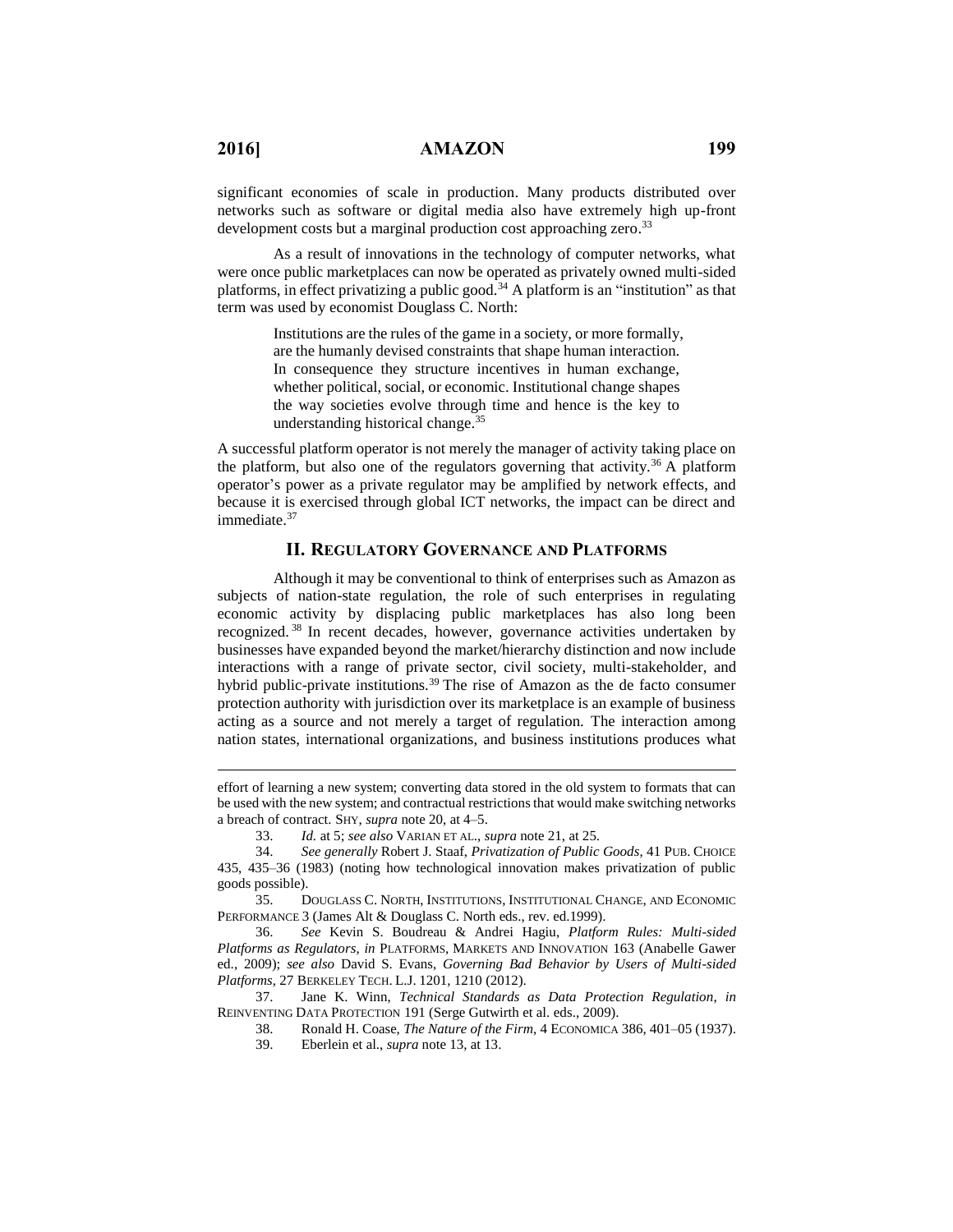Eberlein et al., describe as "regulatory governance."<sup>40</sup> By focusing on institutions that maintain accountability, legitimacy, and rights rather than on traditional conceptions of "law," Eberlein et al., have developed a framework to analyze the dynamics of regulatory governance without regard to its roots in the nation state or elsewhere. This framework breaks down the lifecycle of regulatory governance into the following stages: agenda setting, norm formation, implementation, monitoring, enforcement, and review.<sup>41</sup>

Amazon derives its authority as a private regulator in part from its ownership of the ICT platform on which its marketplaces operate and in part from its status as a private business enterprise under the law of each country, as well as the status of its interactions with its customers, suppliers, and employees *based on* contracts. Moreover, Amazon's market power as one of the world's most ferocious competitors and successful platform operators enhances its de facto regulatory authority derived from traditional legal relations. In terms of the taxonomy of regulatory governance activities, Amazon is engaged in the following:

| Problem Definition and<br>Agenda Setting       | Prioritize customer<br>omni-channel<br>experience:<br>commerce; ubiquitous computing                                                                       |  |  |
|------------------------------------------------|------------------------------------------------------------------------------------------------------------------------------------------------------------|--|--|
| Norm Formation                                 | "One-Click" contracting; A-to-Z Guarantee                                                                                                                  |  |  |
| Implementation                                 | Terms and Conditions; Privacy Policy                                                                                                                       |  |  |
| Monitoring and<br><b>Information Gathering</b> | Data analytics from activity on Amazon<br>Marketplace; Amazon Web Services; Kindle                                                                         |  |  |
| Enforcement                                    | Exclude stakeholders from platform; chargeback<br>contested transactions to merchants; plus contract<br>and property enforcement in national legal systems |  |  |
| Review and Evaluation                          | Internal review; national government oversight                                                                                                             |  |  |

When Amazon was founded in 1994, its business model was simply online retailer rather than multi-sided platform, as it only sold to consumers the products that it owned.<sup>42</sup> In 1999, it launched a service originally called zShops to allow third parties to sell their products on its platform, a service that was later rebranded as Amazon Marketplace.<sup>43</sup> Third-party sellers pay nothing to list items but 15–45% in

<sup>40.</sup> *Id.* at 3.

<sup>41.</sup> *Id.* at 6.

<sup>42.</sup> Hagiu & Wright, *supra* note 22, at 163.

<sup>43.</sup> John Fredrick Moore, *Amazon Adds Merchants*, CNNMONEY (Sept. 29, 1999, 5:06 PM), http://money.cnn.com/1999/09/29/technology/amazon/; *Selling at Amazon.com: zShops Storefront*, AMAZON, http://www.amazon.com/gp/help/customer/display.html?nodeId=1161442 (last visited Jan. 16, 2016).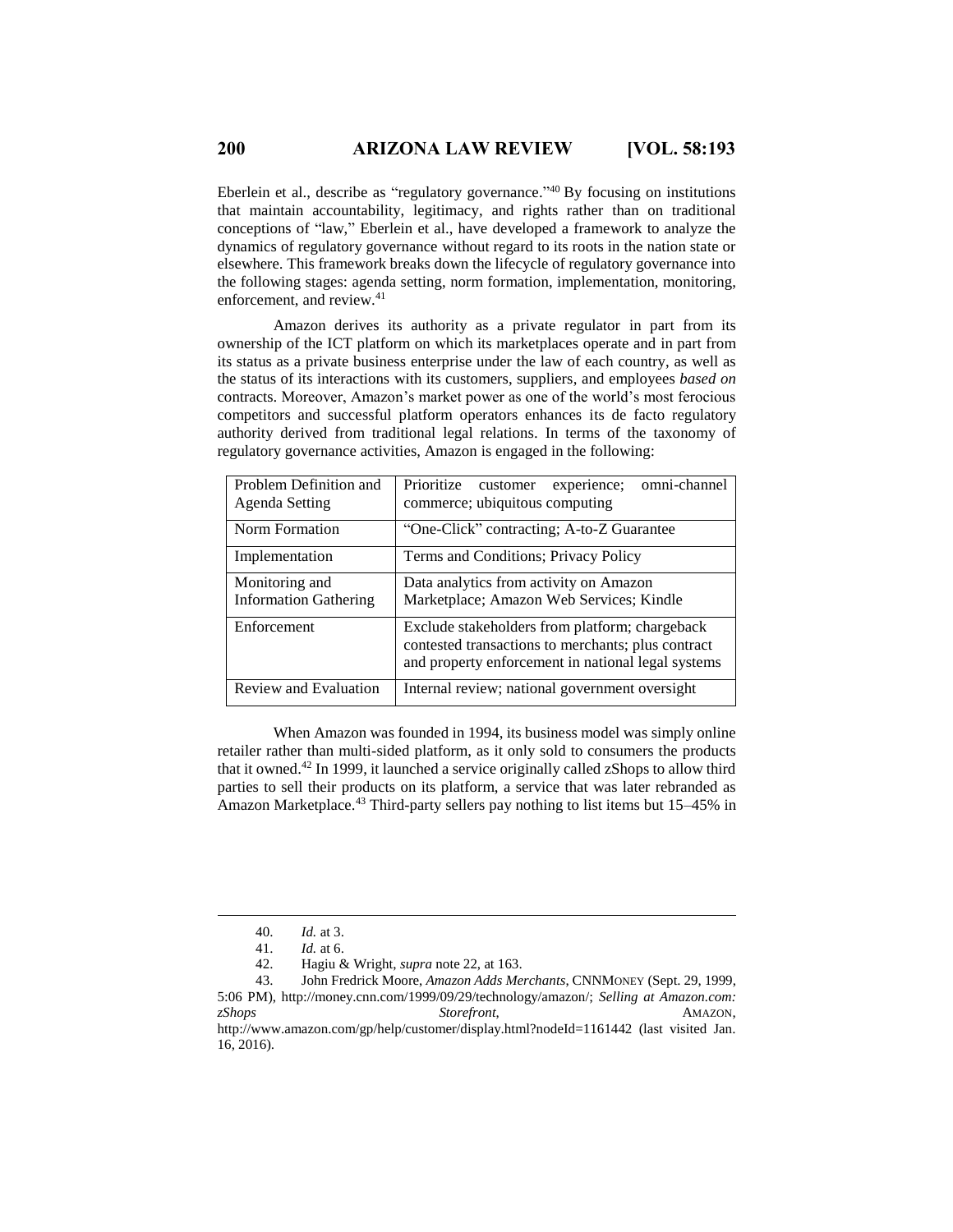$\overline{a}$ 

"referral fees" and other charges to Amazon when an item is sold.<sup>44</sup> In 2015,  $40\%$ of all products sold on Amazon were sold by Amazon Marketplace sellers.<sup>45</sup>

With regard to consumer transactions taking place within the Amazon Marketplace, Amazon both defines and enforces the norms that apply to third-party merchants.<sup>46</sup> In order to inspire consumer confidence, Amazon provides Amazon Marketplace buyers with a comprehensive "A-to-Z Guarantee" that in effect forces third-party merchants to match its fanatical pursuit of customer satisfaction. The Ato-Z Guarantee provides refunds up to \$2,500 for buyers who claim an item they received was damaged, defective, or materially different from the item represented on the product detail page. <sup>47</sup> Refunds may also be provided for items that did not arrive within the delivery window, if the seller has not voluntarily issued the refund.<sup>48</sup> Amazon can enforce its buyer guarantee policy by charging back refunds against the seller, or even excluding the seller from the Amazon Marketplace: "Sellers with excessive guarantee claims and/or service chargebacks may be subject to warnings, suspensions, and account termination."<sup>49</sup>

Although Amazon has considerable clout as a private regulator, it nevertheless must rely on national legal systems for support in dealing with the worst offenders. For example, in 2015, Amazon filed suit in Washington State against 1,000 individuals it said were selling fake reviews to Amazon Marketplace merchants.<sup>50</sup> The lawsuit involved trademark disparagement and breach of contract claims based on the reviewers' assent to Amazon's terms of service.

Given Amazon's strong tilt in favor of retail customers, it is not surprising that reports of buyer fraud are widespread, as are reports of seller frustration with

<sup>44.</sup> *Selling on Amazon Fee Schedule*, AMAZON, http://sellercentral.amazon.com/gp/seller/registration/participationAgreement.html?itemID= 200336920&language=en\_US&ld=SCSOAStriplogin (last visited Jan. 16, 2016); Mary Weinstein, *See on Amazon: How Much Does It Cost to Sell on Amazon?*, CPC STRATEGY: BLOG (June 23, 2014), http://www.cpcstrategy.com/blog/2014/06/sell-on-amazon-pricing/.

<sup>45.</sup> *Technologies Transforming Transportation: Is the Government Keeping Up?*, *Hearing Before the Subcomm. On Surface Transp. And Merch. Marine Infrastructure, and Sec.*, 114th Cong. 1 (2015) (statement of Paul Misener, Vice President for Global Public Policy, Amazon).

<sup>46.</sup> *Seller Protection & Best Practices*, AMAZON, http://www.amazon.com/gp/help/customer/display.html/ref=hp\_left\_cn?ie=UTF8&nodeId= 13832211 (last visited Jan. 16, 2016).<br>47. About A-

<sup>47.</sup> *About A-to-Z Guarantee*, AMAZON, http://www.amazon.com/gp/help/customer/display.html?nodeId=200783670 (last visited Jan. 16, 2016).

<sup>48.</sup> *A-to-Z Guarantee Claims Program*, AMAZON, http://www.amazon.com/gp/help/customer/display.html?ie=UTF8&nodeId=13832181 (last visited Jan. 16, 2016).

<sup>49.</sup> *Id.*

<sup>50.</sup> Mae Anderson, *Crackdown: Amazon Sues to Stop Phony Product Reviews*, ASSOCIATED PRESS (Oct. 19, 2015, 7:05 PM), http://bigstory.ap.org/article/c2bc7f2e4b64490db4291ed5619ff2b2/amazon-sues-reviewsellers-salvo-against-bogus-reviewers.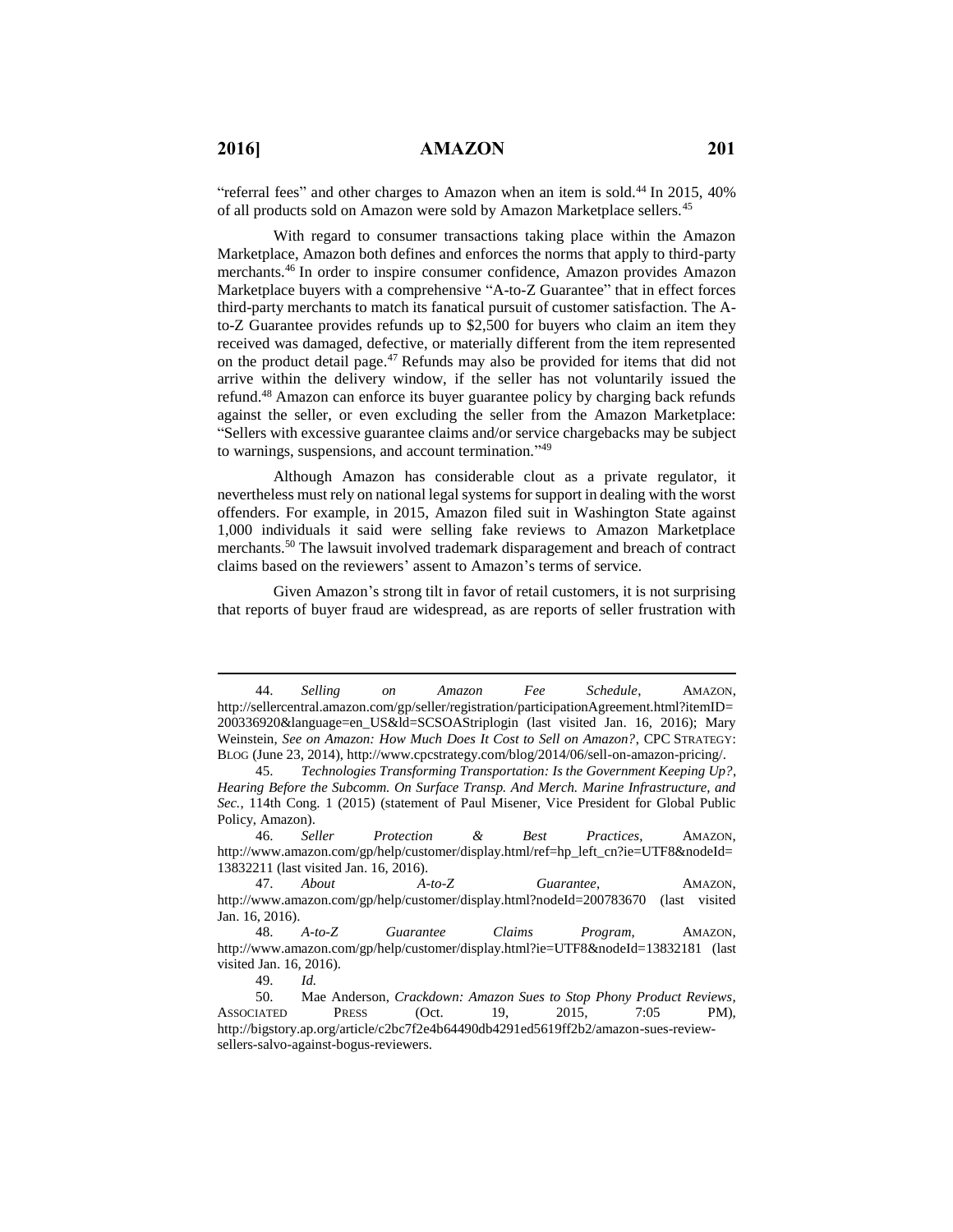Amazon's dispute resolution procedures. <sup>51</sup> Amazon provides the following guidance for sellers concerned about this type of fraud on its website:

> If a seller follows the Amazon Marketplace Community Rules when listing, selling and shipping their item and, can document shipment to the customer or that the buyer received the correct item, Amazon usually does not hold the seller responsible for the reimbursement of the claim. Otherwise, reimbursement for the claim will usually be debited from the seller's account.<sup>52</sup>

Discussion among sellers on Amazon's own seller discussion forums indicates that sellers are in fact penalized by Amazon for any A-to-Z claims, even if the buyer later withdraws the claim, such as when a package that was delayed finally arrives.<sup>53</sup> While buyers are allowed to review seller performance, sellers are not permitted to comment publicly on misconduct by buyers, leading one seller to lament:

> I've found that recently more buyers are using [the A-to-Z Guarantee] to specifically get free product. I mean, it's not a secret Amazon will send a refund for any lame reason . . . but if Amazon is going to expect that their sellers give a FULL REFUND without returning an item AND downgrade a seller's reputation, then there should be an aspect of seller protection tied to it, be it buyer ratings or some method to know how often the customer has asked for a refund in the past . . . 54

In the absence of a violation of national antitrust or competition law, merchants who are dissatisfied with Amazon's enforcement of its rules have no choice but to exit:

> In the end, it is Amazon's playing field. By selling on Amazon you have to accept that Amazon will always put the customer first.

http://www.Amazon/gp/help/customer/display.html?nodeId=13832211 (last visited Jan. 17, 2016).

53. Philips Light Lounge-Ved Electricals, *A-Z Guarantee Claim: Penalized for a Claim Withdrawn by the Buyer?*, AMAZON SERVICES INDIA SELLER FORUMS (Nov. 25, 2014, 5:06 PM), http://sellercentral.amazon.in/forums/message.jspa?messageID=1236715 ("We recently had an A-Z Guarantee Claim opened by a buyer and the buyer withdrew/cancelled his claim and yet we were penalized for the same. When we contacted Amazon, the customer service rep replied that even if a buyer withdraws or cancels his claim, the seller will still be penalized. This is however contradictory to Amazon's own online help article information.").

54*.* krlpuretone, *Seller Discussion - Amazon A to Z Guarantee Claims*, STEVE HOFFMAN MUSIC FORUMS (June 7, 2014), http://forums.stevehoffman.tv/threads/sellerdiscussion-amazon-a-to-z-guarantee-claims.359879/.

<sup>51.</sup> *See* Jake Seilger, *Is Amazon's Marketplace Encouraging Buyers to Scam Sellers by Filing a Refund Claim?*, STORY'S STORY (Feb. 16, 2013), http://jakeseliger.com/2013/02/16/is-amazon-coms-marketplace-encouraging-buyers-toscam-sellers-by-filing-a-refund-claim/; *see also* Richard Stubbings, *The Dreaded A-Z Claim*, PRACTICAL ECOMMERCE (May 6, 2013), http://www.practicalecommerce.com/columns/theview-from-england/11034-The-dreaded-Amazon-A-Z-claim-; *cf.* Better than Outlet, Reply to *Buyer Return Different Item Scam*, AMAZON SERVICES SELLER FORUMS (July 12, 2013, 8:05 AM), http://sellercentral.amazon.com/forums/message.jspa?messageID=2489867 (Amazon Marketplace seller reporting on Seller Forum that Amazon denied a fraudulent buyer claim). 52. *Seller Protection*, AMAZON.COM,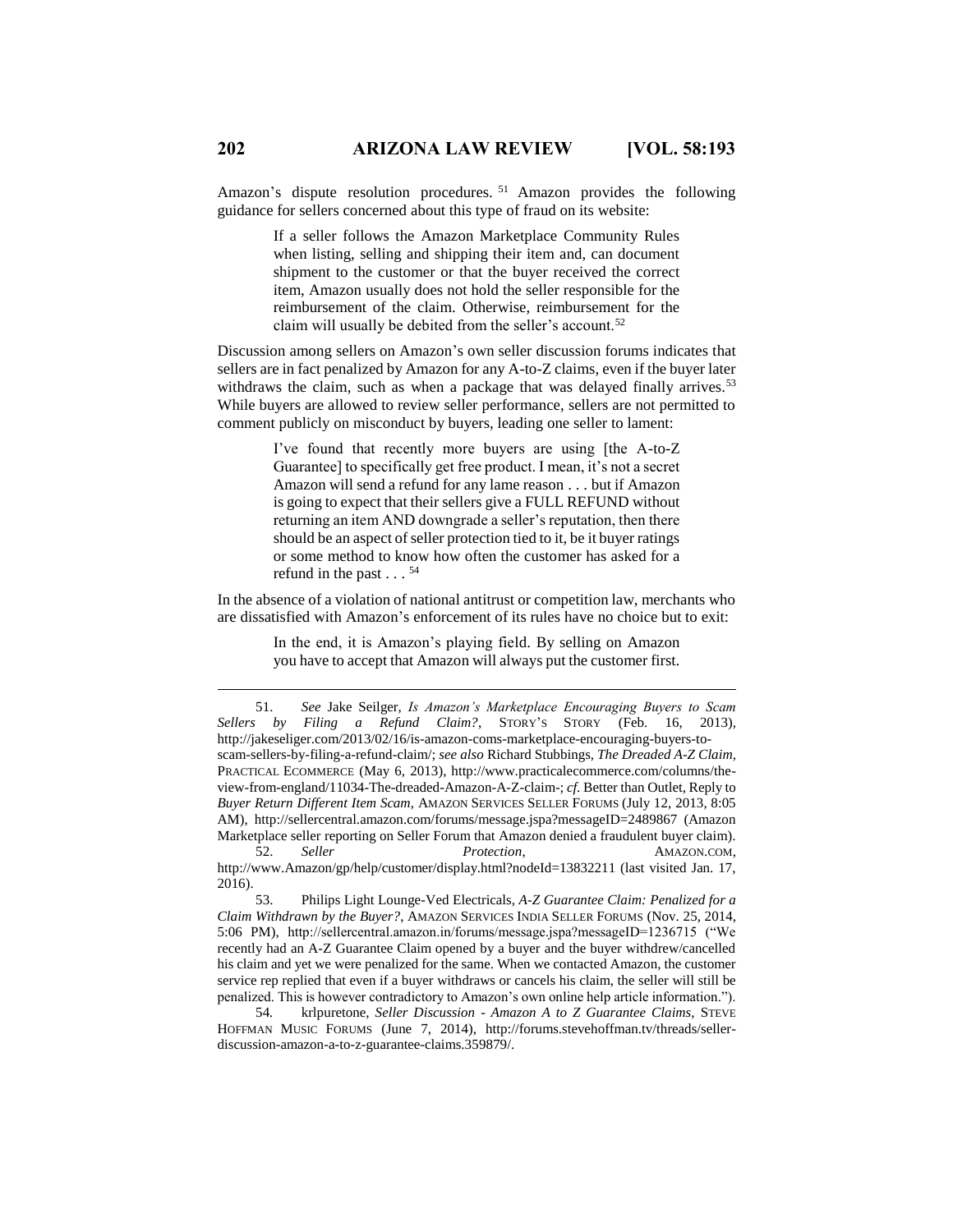You have to accept the way in which they judge their sellers. No matter how unfair or unreasonable it seems, it is their playground, their rules. It is better to accept this and find a way to play within these rules, or get out before you are forced out.<sup>55</sup>

## **III. NEW BASICS IN THE SHADOW OF PLATFORM GOVERNANCE**

In 2005, Professor Braucher published a paper describing the 12 principles developed by AFFECT as guidelines for electronic commerce involving consumers. <sup>56</sup> She first outlined the challenges facing consumers in markets dominated by networks and platforms. <sup>57</sup> Professor Braucher and all those who contributed to the principles hoped they might be the catalyst for major reforms:

> Given all these market weaknesses, a good place to begin law reform efforts concerning software and digital content deals is with a focus on mass-market transactions in digital projects. To do this job well, we need to have basic principles in mind. Although law reform could begin at either the state or federal level, ultimately federal legislation will probably be desirable because of the connection to federal intellectual property law and policy involved in addressing the overreaching in non-negotiated terms for mass-market digital products. Some state statutory experiments could lead the way to this outcome.<sup>58</sup>

In terms of the transnational business government framework described above, the principles were intended to be an exercise in agenda-setting and norm formation.

The 12 principles were developed in two forms, a concise form designed to be comprehensible to consumers and a more elaborate form intended for lawyers and legislators. In their simplified form, they are:

> I. Customers are entitled to readily find, review, and understand proposed terms when they shop.

> II. Customers are entitled to actively accept proposed terms before they make the deal.

> III. Customers are entitled to information about all known nontrivial defects in a product before committing to the deal.

> IV. Customers are entitled to a refund when the product is not of reasonable quality.

> V. Customers are entitled to have their disputes settled in a local convenient venue.

> VI. Customers are entitled to control their own computer systems.

VII. Customers are entitled to control their own data.

<sup>55.</sup> Stubbings, *supra* note 51.

<sup>56.</sup> *See* Braucher, *supra* note 1.

<sup>57.</sup> *Id.* at 2.

<sup>58.</sup> *Id.* at 2–3.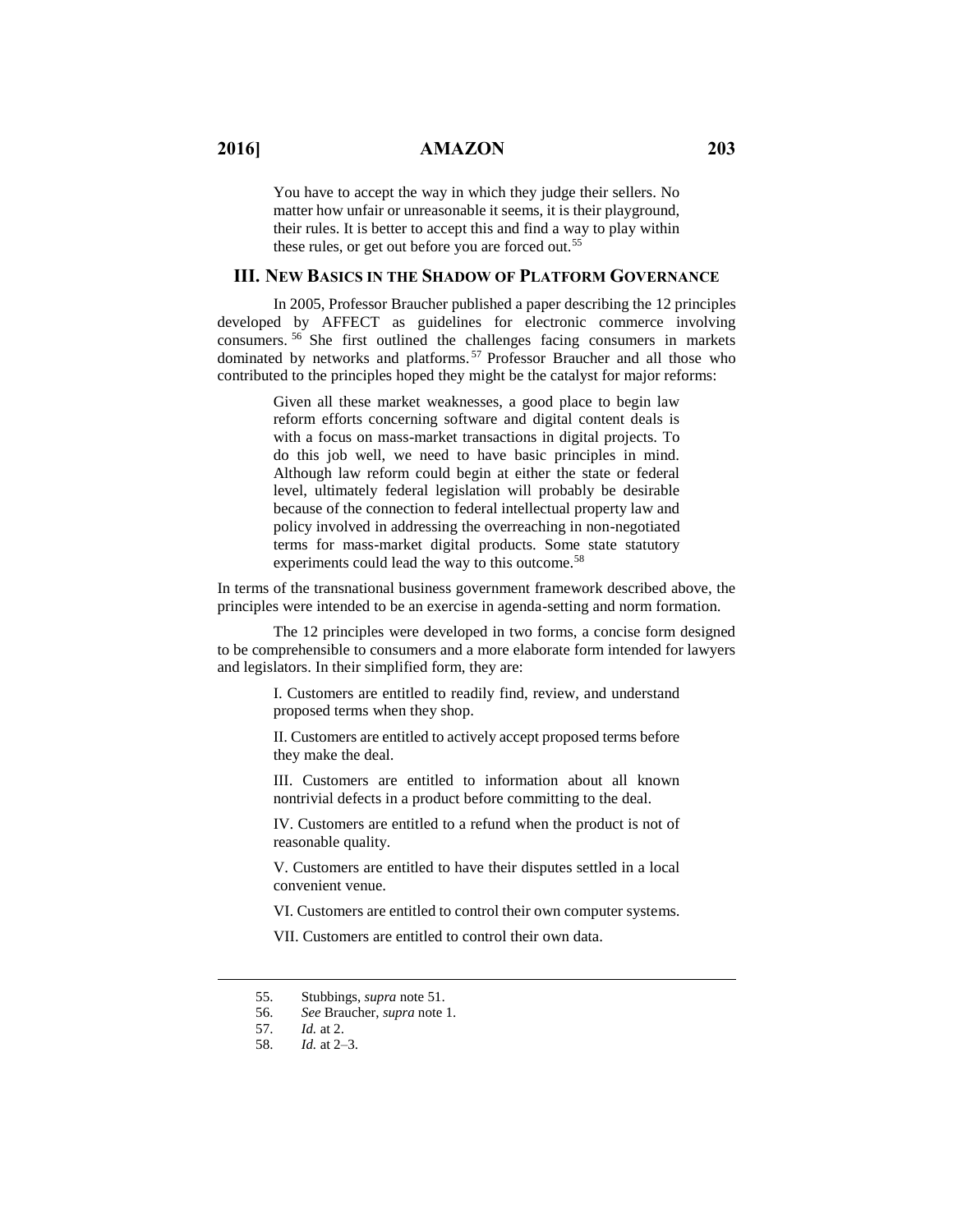VIII. Customers are entitled to fair use, including library or classroom use, of digital products to the extent permitted by federal copyright law.

IX. Customers are entitled to study how a product works.

X. Customers are entitled to express opinions about products and report their experiences with them.

XI. Customers are entitled to the free use of public domain information.

XII. Customers are entitled to transfer products as long as they do not retain access to them.<sup>59</sup>

In the decade following publication of the principles, progress toward enshrining them in U.S. law is difficult to detect. While principles I and II may often be observed in U.S. cases involving consumers and electronic commerce, <sup>60</sup> the controversial but influential *Hill v. Gateway*<sup>61</sup> case remains good law and arguably violates both principles.<sup>62</sup> With regard to principles III and IV, American sellers generally remain free to disclaim warranty liability for the products they sell and are generally under no duty beyond that imposed by tort law to disclose defects.<sup>63</sup> The use of arbitration terms in consumer contracts is even more widespread in America in 2015 than it was in 2005.<sup>64</sup> In 2011, the U.S. Supreme Court resoundingly rejected the idea that American consumers have any right to have their disputes heard in a local, convenient venue in *AT&T Mobility Inc. v. Concepcion*. 65

American information privacy and computer security rights remain fragmented and weak and continue to lag behind those of other jurisdictions such as the European Union.<sup>66</sup> The scope of the fair use defense under copyright law with regard to digital products and electronic commerce also remains uncertain, although

<sup>59.</sup> *Id.* at 8.

<sup>60.</sup> *See, e.g.*, Knutson v. Sirius XM Radio Inc., Civil No. 12cv418 AJB (NLS), 2012 WL 1965337 (S.D. Cal. May 31, 2012), *rev'd and remanded*, 771 F.3d 559 (9th Cir. 2014).

<sup>61.</sup> Hill v. Gateway 2000, Inc., 105 F.3d 1147 (7th Cir. 1997) (validating "pay now, terms later" or "rolling contracts" contract formation mechanisms while rejecting an attempt by consumers to commence a class action against Gateway 2000 for defective computers and enforcing the arbitration term that had not been mentioned when the Hills placed their order by telephone but instead had been shipped in the box with the computer).

<sup>62.</sup> The reporters of an American Law Institute project, which aimed to harmonize consumer contract law in areas including electronic commerce, found that, in the 20 years following the *Hill v. Gateway* case, it had been followed 80% of the time that similar issues had been considered by American courts. RESTATEMENT OF THE LAW, CONSUMER CONTRACTS 27 (AM. LAW INST., Preliminary Draft No. 2, 2015).

<sup>63.</sup> *See generally* U.C.C. § 2-316 (AM. LAW INST. & UNIF. LAW COMM'N 1977).

<sup>64.</sup> Jessica Silver-Greenberg & Robert Gebeloff, *Arbitration Everywhere, Stacking the Deck of Justice*, N.Y. TIMES, Nov. 1, 2015, at A1.

<sup>65.</sup> 563 U.S. 333 (2011); *accord* DIRECTV, Inc. v. Imburgia, 136 S. Ct. 463 (2015).

<sup>66</sup>*. See generally* Paul M. Schwartz, *The EU-U.S. Privacy Collision: A Turn to Institutions and Procedures*, 126 HARV. L. REV. 1966, 1978 (2013).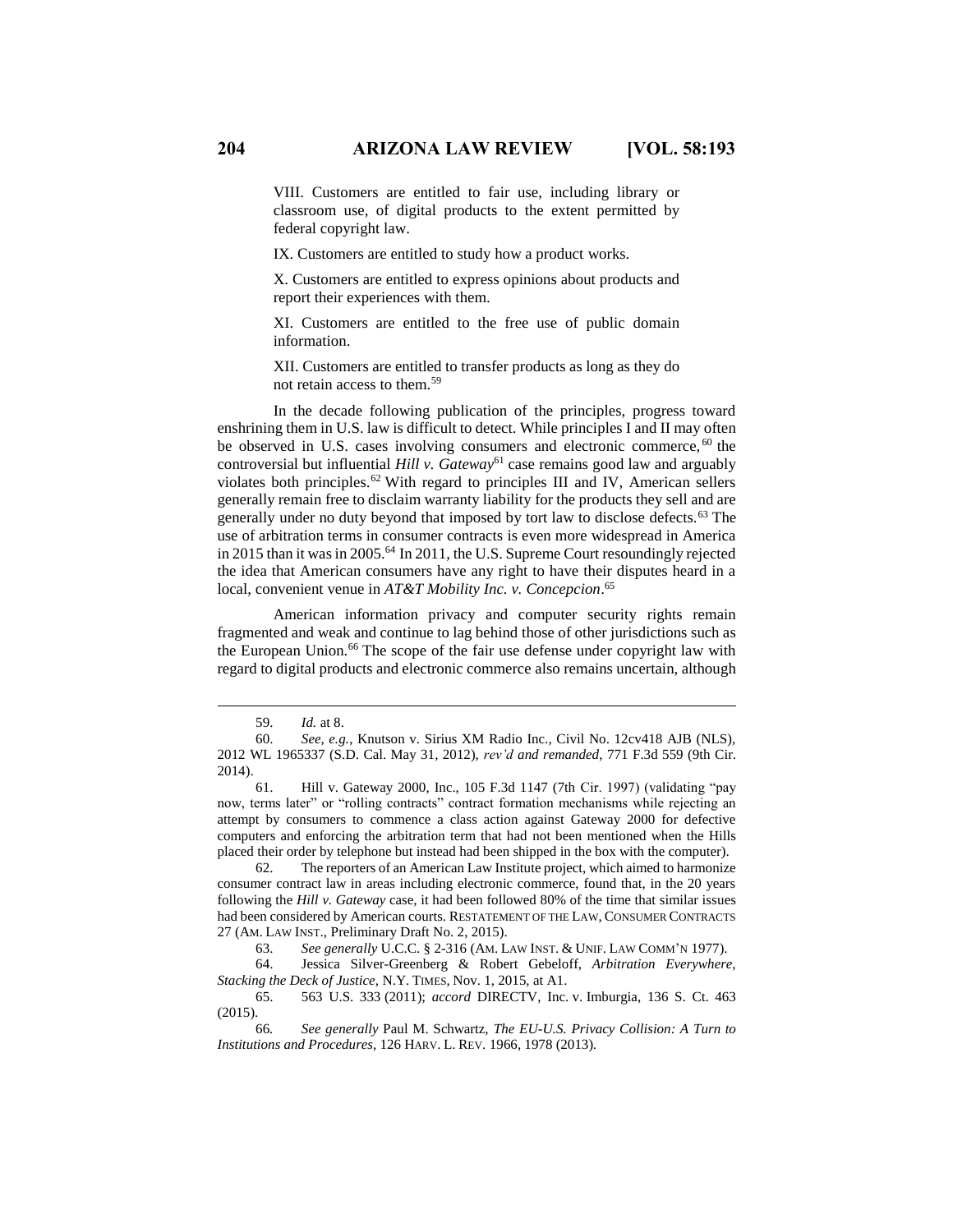$\overline{a}$ 

the Ninth Circuit recently affirmed that before issuing takedown notices to website operators pursuant to the Digital Millennium Copyright Act, copyright owners must first consider whether the person posting the allegedly infringing content might have a fair use defense.<sup>67</sup>

While American consumers are generally free to post negative reviews of products and services, they do so at the risk of being sued for defamation.<sup>68</sup> On the other hand, sellers who try to prohibit leaving truthful negative reviews may be found to have engaged in unfair trade practices.<sup>69</sup> While nonprofit organizations such as Creative Commons<sup>70</sup> and Public.Resource.Org<sup>71</sup> may have increased the volume of online materials available to the public royalty free, there is no general right of free access to public-domain materials. The 12 principles proposed that copies of digital media should be as freely transferable as hard copies so long as the transferor did not retain a copy, but U.S. law today still does not recognize such a right unless the license granted by the copyright owner includes permission to make such transfers.

By contrast, Amazon's focus on customer satisfaction has led it to comply voluntarily or come close to complying with almost all of the 12 principles:

<sup>67.</sup> Lenz v. Universal Music Corp., 801 F.3d 1126, 1129 (9th Cir. 2015).

<sup>68.</sup> With regard to state law defamation claims for negative reviews, see, e.g., Rahbar v. Batoon, A136463, 2014 WL 346910, at \*4–5 (Cal. Ct. App. Jan. 31, 2014). *But cf.* Pham v. Lee, H039184, 2014 WL 6992251, at \*4–7 (Cal. Ct. App. Dec. 11, 2014); Adi Kamdar, *Amid Further Lawsuits, a Federal Anti-SLAPP Law Is Sorely Needed*, ELEC. FRONTIER FOUND. (Jan. 9, 2013), http://www.eff.org/deeplinks/2013/01/amid-furtherlawsuits-federal-anti-slapp-law-sorely-needed.

<sup>69.</sup> The FTC has recently taken action against vendors who tried to prohibit consumers from posting negative reviews about their products. Press Release, Fed. Trade Commission, FTC Sues Marketers Who Used "Gag Clauses," Monetary Threats, and Lawsuits to Stop Negative Consumer Reviews for Unproven Weight-Loss Products (Sept. 28, 2015), http://www.ftc.gov/news-events/press-releases/2015/09/ftc-sues-marketers-whoused-gag-clauses-monetary-threats-lawsuits.

<sup>70.</sup> CREATIVE COMMONS, http://www.creativecommons.org/about/ (last visited Jan. 17, 2016).

<sup>71.</sup> PUBLIC.RESOURCE.ORG, http://www.public.resource.org (last visited Jan. 17, 2016).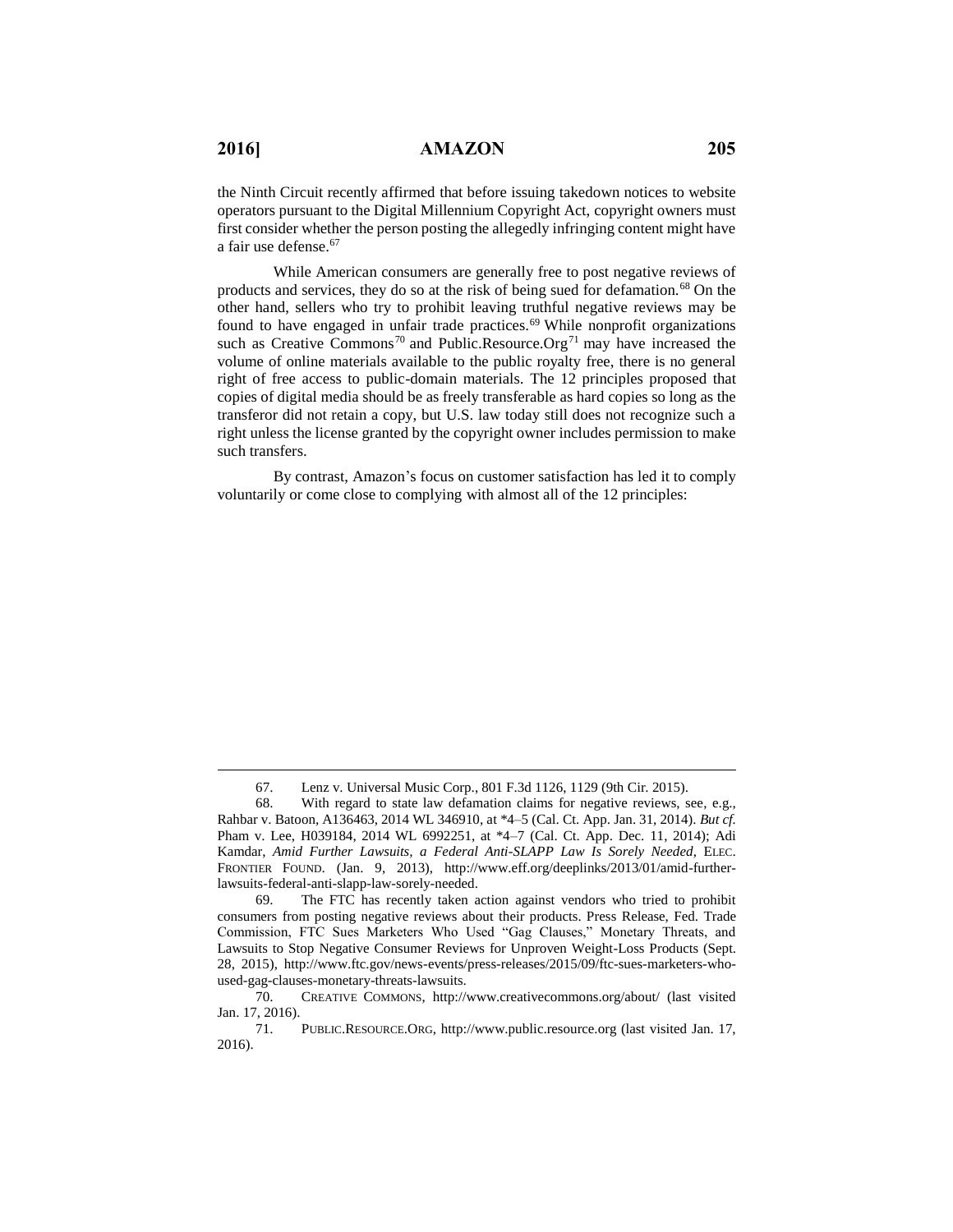**206 ARIZONA LAW REVIEW [VOL. 58:193**

|              | <b>New Basics</b>                                     | Amazon                                                                                                                                              |
|--------------|-------------------------------------------------------|-----------------------------------------------------------------------------------------------------------------------------------------------------|
| П            | Accessible, Comprehensible<br>Terms                   | Posted on the bottom of every<br>page; links to relevant content<br>prominently displayed<br>and<br>embedded in purchase<br>and<br>return processes |
| III          | Actively accept terms before<br>being bound           | Unambiguous<br>order<br>placement interface                                                                                                         |
| IIII         | Right to information about<br>defects before purchase | provide<br>Customer reviews<br>information<br>defects<br>about<br>before purchase                                                                   |
| <b>IIV</b>   | Right to a refund if not<br>reasonable quality        | Right to a refund in most cases<br>without regard to quality                                                                                        |
| VV           | Right to settle disputes at<br>convenient venue       | Right to use local<br>small-<br>claims court preserved                                                                                              |
| <b>VVI</b>   | Customer<br>controls<br>own<br>computer               | No use of spyware                                                                                                                                   |
| <b>VVII</b>  | Customer controls own data                            | Right to opt-out of interest<br>based<br>ads,<br>information<br>sharing, communications                                                             |
| <b>VVIII</b> | Freedom to enjoy fair use<br>rights                   | Entitled to download digital<br>content to unlimited number<br>of devices; Kindle Online<br>Lending Library for Prime<br>members                    |
| <b>IIX</b>   | Freedom<br>study<br>to<br>how<br>products work        | Reverse engineering of Kindle<br>was not blocked until recently                                                                                     |
| XX           | Freedom to express opinions<br>and report experiences | Freedom to express opinions<br>and report experiences                                                                                               |
| XXI          | Free use of public domain<br>material                 | Free access to public domain<br>materials in Kindle                                                                                                 |
| <b>XXII</b>  | Entitled to transfer if no copy<br>retained           | Entitled to download digital<br>content to unlimited number<br>of devices                                                                           |

Amazon is clearly in compliance with principles I, II, III, and IV.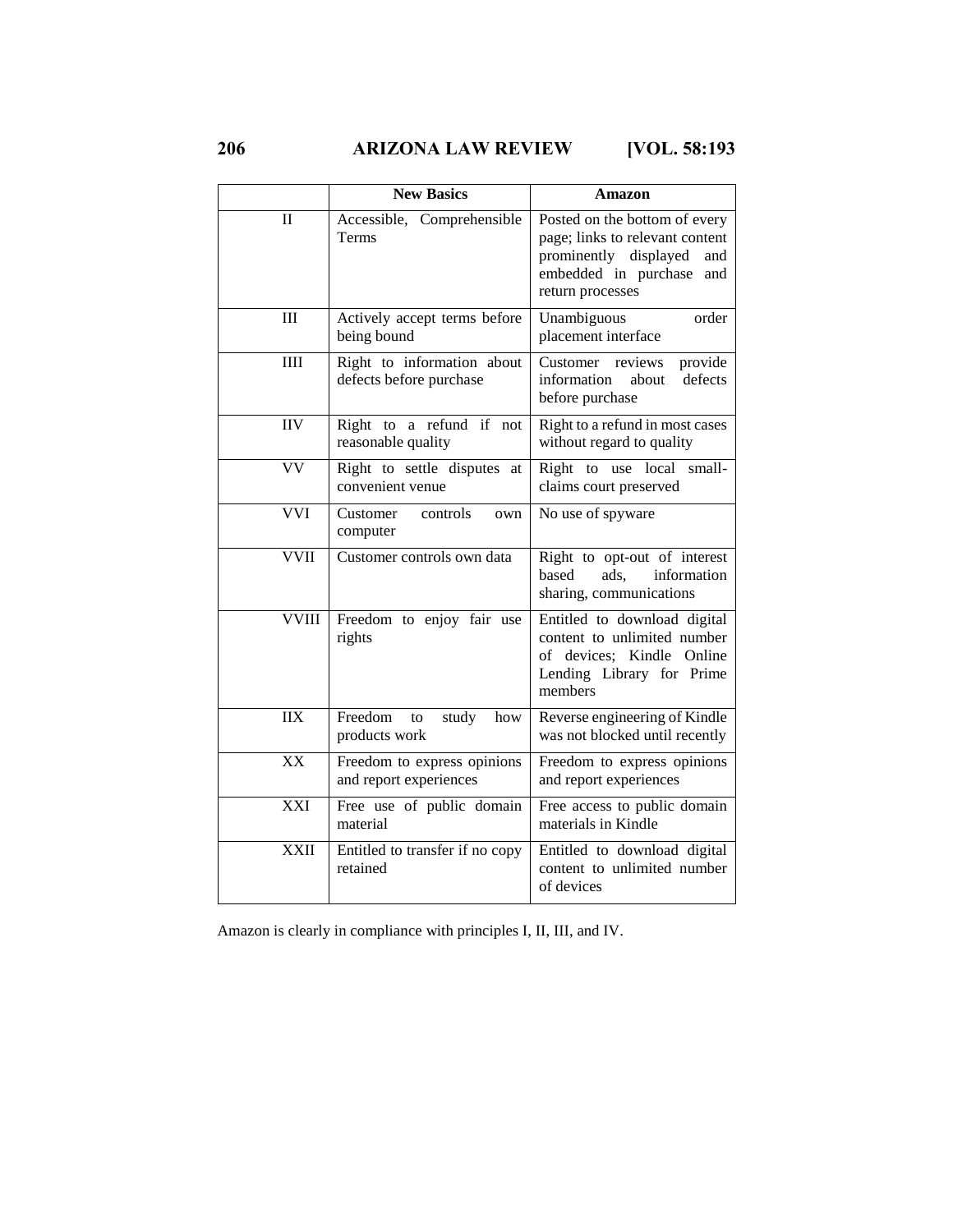Although its customers are generally required to arbitrate disputes, thus reducing the risk of class-action lawsuits, Amazon agrees to appear in the local small-claims court of any individual buyer who prefers that route to arbitration.<sup>72</sup>

Given that Amazon Web Services is the largest provider of cloud computing services in America, <sup>73</sup> Amazon is presumably subjecting all its own customer data to intense scrutiny using "Big Data" analytics.<sup>74</sup> Amazon provides mechanisms for any customer that prefers not to be subject to that kind of scrutiny to "opt out" of it, however.<sup>75</sup> While Amazon became embroiled in some high profile information-privacy-breach litigation in the  $1990s$ , <sup>76</sup> it has since maintained a low profile and managed to avoid further controversy in the area of information privacy.<sup>77</sup>

Amazon protects the one-sided right of buyers to review sellers so vigorously that some sellers believe they cannot defend themselves from buyer fraud.<sup>78</sup> Through the Kindle e-book reader, Amazon has made it easier than ever before for consumers to access public domain works. While Amazon does not literally allow licensees of digital content to transfer copies to nonlicensees, Amazon Prime service subscribers may achieve a similar result with the ability to download content to an unlimited number of devices.<sup>79</sup>

While Amazon might once have tolerated "jailbreaks" of its Kindle ereader, it is now very serious about locking down the device to prevent tinkering.<sup>80</sup> Thus, the only one of the 12 principles for which Amazon is clearly out of compliance is principle IX governing reverse engineering.

Not only has Amazon come closer to compliance with the 12 principles than any country in the world, it has also served as a transmission vector by bringing

<sup>72.</sup> *Conditions of Use*, AMAZON, http://www.amazon.com/gp/help/customer/display.html/ref=ap\_desktop\_footer\_cou?ie=UT F8&nodeId=508088 (last visited Feb. 27, 2016).

<sup>73.</sup> Barb Darrow, *Shocker! Amazon Remains the Top Dog in Cloud by Far, but Microsoft, Google Make Strides*, FORTUNE (May 19, 2015, 10:28 AM), http://fortune.com/2015/05/19/amazon-tops-in-cloud/.

<sup>74.</sup> J.P. Mangalindan, *Amazon's Recommendation Secret*, FORTUNE (July 30, 2012, 11:09 AM), http://fortune.com/2012/07/30/amazons-recommendation-secret/.

<sup>75.</sup> *Amazon.com Privacy Notice*, AMAZON, http://www.amazon.com/gp/help/customer/display.html/ref=ap\_desktop\_footer\_privacy\_not ice?ie=UTF8&nodeId=468496 (last visited Feb. 27, 2016).

<sup>76.</sup> *See, e.g.*, Sklare v. Alexa Internet (In re Amazon.com/Alexa Internet Privacy Litig.), No. 1346, 2000 U.S. Dist. LEXIS 8201, at \*2–4 (J.P.M.L. June 7, 2000).

<sup>77.</sup> John P. Mello, Jr., *Data Requests Put Amazon Between Rock, Hard Place*, E-COM. TIMES (June 23, 2015, 1:45 PM), http://www.ecommercetimes.com/story/82207.html.

<sup>78.</sup> *See, e.g.*, Stubbings, *supra* note 51.

<sup>79.</sup> Marshall Honorof, *What Is Amazon Prime?*, TOM'S GUIDE (Dec. 28, 2015, 10:07 AM), <http://www.tomsguide.com/us/what-is-amazon-prime,news-18041.html> ("Amazon Households allow two adults and up to four children to share digital Amazon content.").

<sup>80.</sup> *Amazon Quietly Bricked Jailbroken Kindle Devices Last Year*, TECHDIRT (May 24, 2015), http://www.techdirt.com/articles/20150321/13350230396/while-brickingjailbroken-fire-tvs-last-year-amazon-did-same-to-kindle-devices.shtml.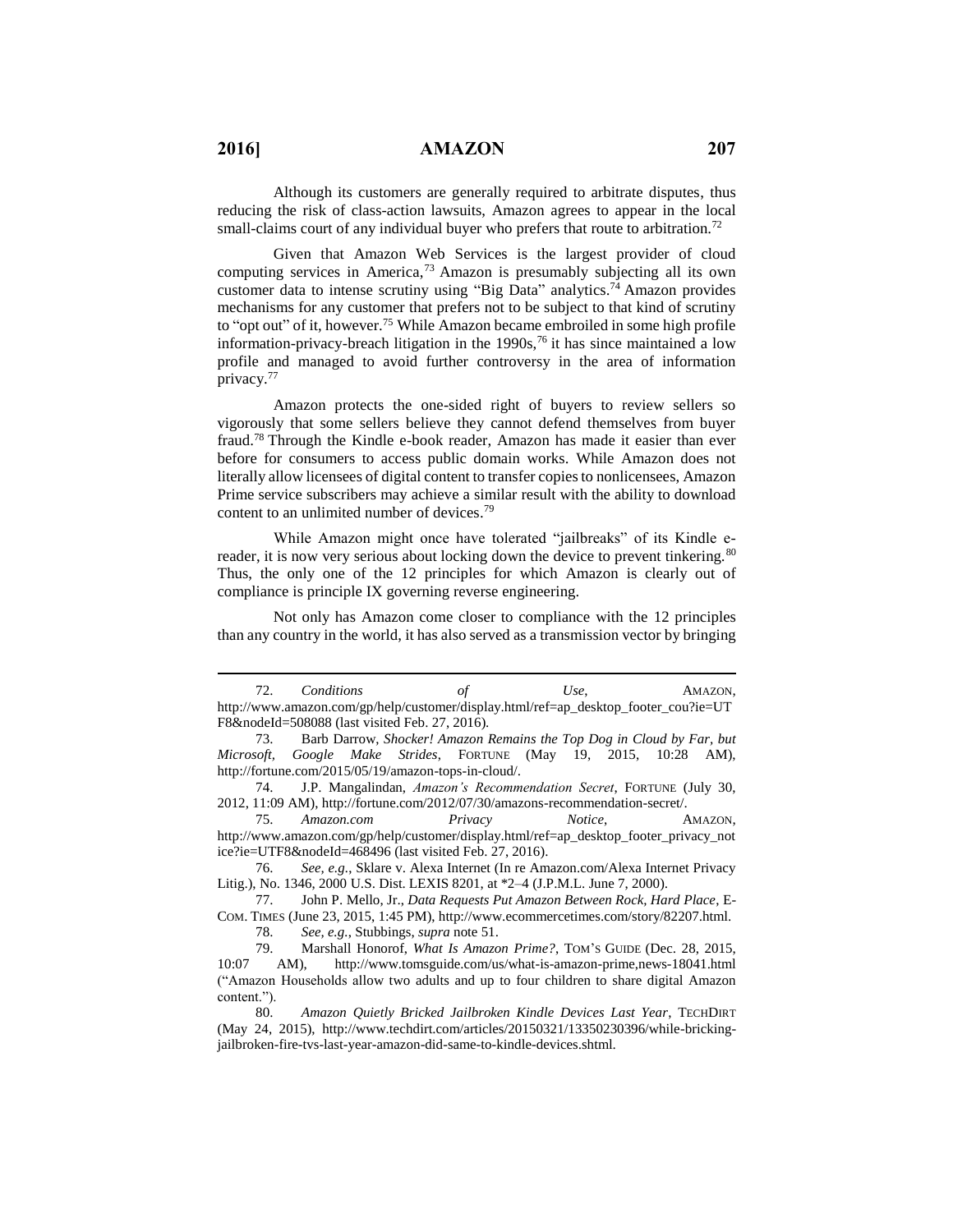European consumer rights into the American market. <sup>81</sup> In 2000, the EU E-Commerce Directive mandated that online vendors in Europe make clear to website visitors what technical steps were required to form an online contract as well as the means for identifying and correcting errors prior to placing an order.<sup>82</sup> To comply, Amazon was among the first American retailers to display a visual representation of the transaction flow across the top of the screen during the order process, highlighting the current step in the process while making all steps visible. This visual cue has now become ubiquitous in American online commerce in the absence of any legislative mandate, suggesting that Amazon's competitors may have followed its lead. Amazon's 30-day return policy exceeds the mandatory 14-day right of return imposed by Consumer Rights Directive.<sup>83</sup>

Amazon's unflagging attention to customer satisfaction, however, comes at the cost of profoundly problematic relations with its employees and suppliers.<sup>84</sup> It has repeatedly been criticized for the grueling conditions to which its workers are subjected in its distribution and logistics network.<sup>85</sup> The intensity and harshness of Amazon's culture apparently extends all the way up the hierarchy to top management. <sup>86</sup> Amazon enjoys a virtual monopsony in many markets such as online book sales, and has been criticized for abusing that market power.<sup>87</sup> While Walmart was once the world leader in the relentless pursuit of efficiency to bring "everyday

83. Directive 2011/83/EU of the European Parliament and of the Council of 25 Oct., 2011 on consumer rights, amending Council Directive 93/13/EEC and Directive 1999/44/EC of the European Parliament and of the Council and Repealing Council Directive 85/577/EEC and Directive 97/7/EC of the European Parliament and of the Council Text with EEA Relevance, O.J. (L 304), art. 9 ("Right of withdrawal 1. Save where the exceptions provided for in Article 16 apply, the consumer shall have a period of 14 days to withdraw from a distance or off-premises contract, without giving any reason, and without incurring any costs other than those provided for in Article 13(2) and Article 14."). Under the former Distance Selling Directive, the right of return was for 7 days.

84. *See* Kantor & Streitfeld, *supra* note 24; Calamur, *supra* note 24.

85. Hal Bernton & Susan Kelleher, *Amazon Warehouse Jobs Push Workers to Physical Limit*, SEATTLE TIMES (Apr. 3, 2012, 9:30 PM), http://www.seattletimes.com/business/amazon-warehouse-jobs-push-workers-to-physicallimit/; Nathaniel Mott, *Don't Be Surprised at how Amazon Treats Its Workers*, GIGAOM (Aug. 18, 2015, 9:15 AM), http://gigaom.com/2015/08/18/dont-be-surprised-at-how-amazontreats-its-workers/; Spencer Soper, *Inside Amazon's Warehouse*, MORNING CALL (Aug. 17, 2015, 12:13 PM), http://www.mcall.com/news/local/amazon/mc-allentown-amazoncomplaints-20110917-story.html. *But see Working at Amazon*, AMAZON, www.amazon.com/fcpractices (last visited Jan. 16, 2016) (pointing out that wages and benefits for workers in Amazon fulfillment centers are above the national average for retailer workers)

86. Kantor & Streitfeld, *supra* note 24; Calamur, *supra* note 24.

87. *See* Joshua Gans, *Amazon: It's Not the Power, It's the Lost Focus*, DIGITOPOLY (Oct. 20, 2014), http://www.digitopoly.org/2014/10/20/amazon-its-not-the-power-its-thelost-focus; *see also* Krugman, *supra* note 10. *But cf.* R.A., *Big Bad Amazon*, ECONOMIST (Oct. 20, 2014, 8:19 PM), http://www.economist.com/blogs/freeexchange/2014/10/market-power.

<sup>81.</sup> Jane K. Winn & Mark Webber, *The Impact of EU Unfair Contract Terms Law on US Business-to-Consumer Internet Merchants*, 62 BUS. LAW. 209 (2006).

<sup>82.</sup> Directive 2000/31/EC of the European Parliament and of the Council of 8 June, 2000 on Certain Legal Aspects of Information Society Services, in Particular Electronic Commerce, in the Internal Market, O.J. (L. 178) 1–16.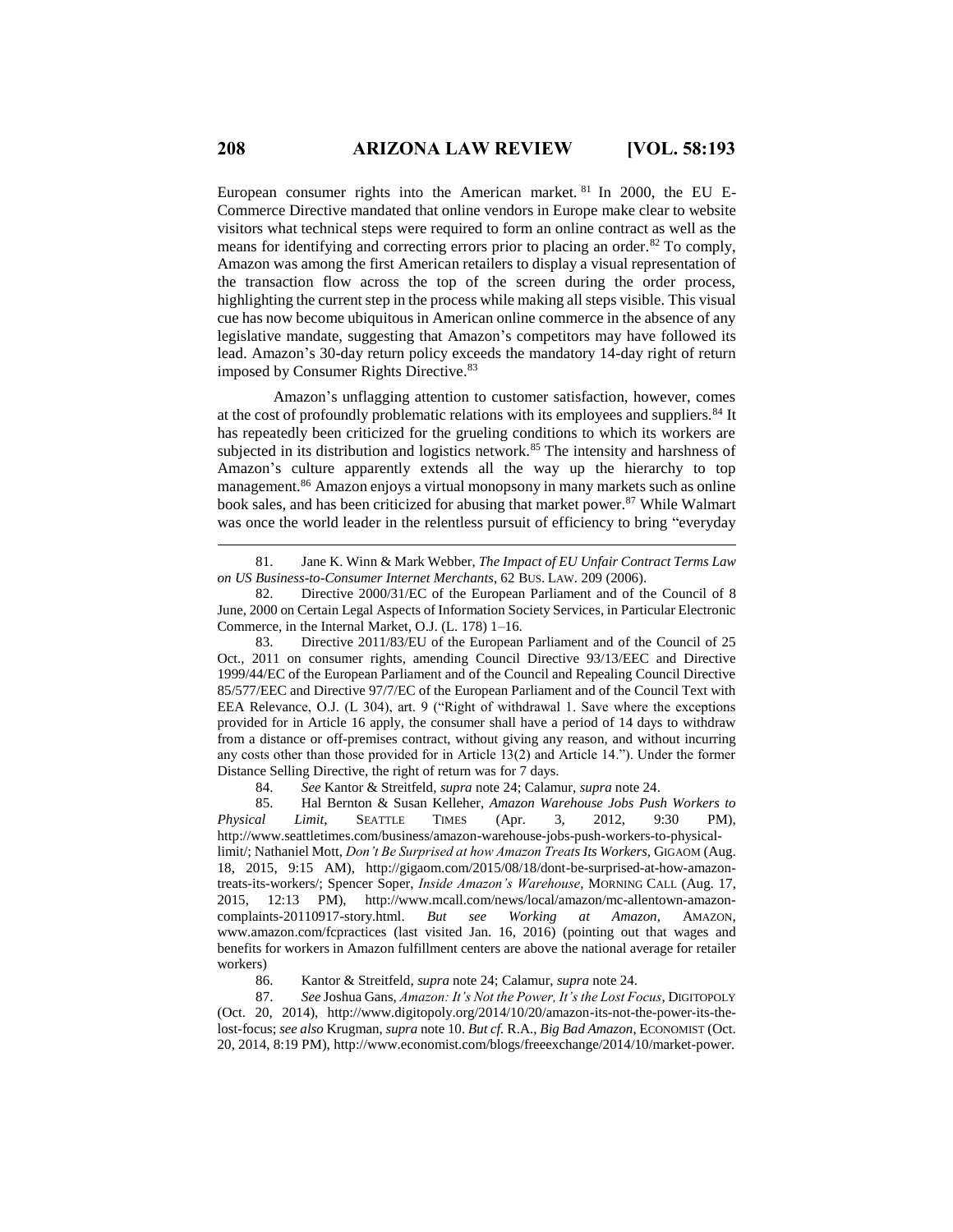$\overline{a}$ 

low prices" to its customers, that mantle has now passed to Amazon, whose market capitalization exceeded Walmart's for the first time in 2015.<sup>88</sup> While Walmart's unfair or even illegal labor practices have attracted widespread attention, the fact that Amazon's labor practices do not appear to be any better than those of Walmart has not been as widely noted.<sup>89</sup>

# **IV. ACCOUNTABILITY OF PLATFORM GOVERNANCE**

With regard to activities that take place within the "ecosystem" of the platform, the regulatory authority exercised by global platform operators may rival that of national governments. However, the exercise of that regulatory authority is not normally legitimated by the same mechanisms as government regulation: representative democracy or judicial review. Any legitimacy that platform operators enjoy as regulators of activity taking place on the platform is derived from their power in markets, as well as contract and property rights established under national legal systems. The power and authority of national governments—the traditional nexus of legitimate authority in modern societies—is declining, but widely recognized measures of political legitimacy for platform governance equivalent to representative democracy or judicial review have not yet emerged. <sup>90</sup> Amazon's intense focus on customer satisfaction combined with its status as a private regulator currently permit it to externalize many of the costs of achieving high levels of customer satisfaction onto those stakeholder groups most excluded from its governance processes.

If increased enforcement efforts increase compliance in one area by triggering an increase in violations in another area, the result of such negative spillover effects is like squeezing a balloon. Although the term "balloon effect" was first used with reference to the failure of the U.S. War on Drugs to stem the tide of drug trafficking in North and South America, <sup>91</sup> a similar dynamic may be at play when the 12 principles are applied to private regulators such as Amazon. While the explicit goal of the 12 principles was fairness to consumers, the implicit goal was to make the operation of markets fairer generally. If the rights of workers and suppliers were not addressed explicitly in the 12 principles, it was doubtless because the drafters assumed that there would be other laws in place to maintain an acceptable

<sup>88.</sup> Matt Krantz, *Amazon Just Surpassed Walmart in Market Cap*, USA TODAY  $(\text{July} \qquad \qquad 23, \qquad \qquad 2015, \qquad \qquad 6:44 \qquad \qquad \text{PM}),$ http://www.usatoday.com/story/money/markets/2015/07/23/amazon-worth-morewalmart/30588783/.

<sup>89.</sup> *See* Rob Cox, *Why Amazon May Take a Page from Walmart's Labor Playbook*, N.Y. TIMES (Aug. 17, 2015), http://www.nytimes.com/2015/08/18/business/dealbook/why-amazon-may-take-a-pagefrom-walmarts-labor-playbook.html; *see also* Alex Planes, *To Win the Holidays, Amazon.com Pushes Employees to the Limit*, THE MOTLEY FOOL (Nov. 23, 2014, 4:00 PM), http://www.fool.com/investing/general/2014/11/23/to-win-the-holidays-amazoncom-stripsits-workers-o.aspx.

<sup>90.</sup> Anne Peters et al., *Toward Non-State Actors as Effective, Legitimate and Accountable Standard-Setters*, *in* NON-STATE ACTORS AS STANDARD SETTERS 492, 502 (Anne Peters et al. eds., 2009).

<sup>91.</sup> *Balloon Effect*, WIKIPEDIA, http://en.wikipedia.org/wiki/Balloon\_effect (last visited Jan. 17, 2016).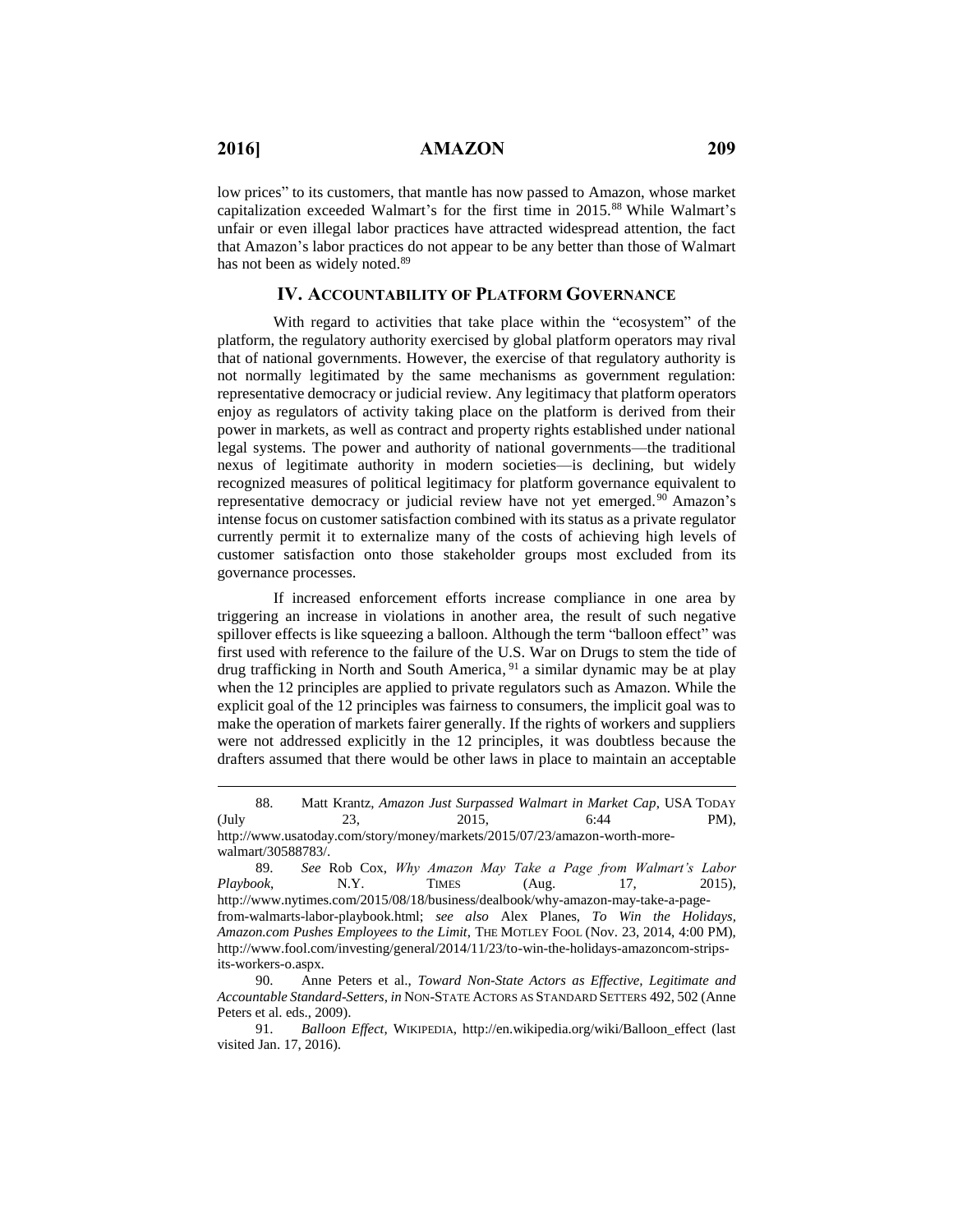minimum level of protection for workers and suppliers. If the drafters of the 12 principles could have foreseen that significant progress in implementation could only be achieved by the "Walmartization" of labor and producer markets, they might have drafted the principles differently.

The California Supply Chain Transparency Act of 2010 requires large retailers and manufacturers to provide consumers with information regarding their efforts to eradicate slavery and human trafficking from their supply chains and to educate consumers on how to purchase goods that are produced by companies that responsibly manage their supply chains. $92$  Accordingly, retailers and manufacturers doing business in California with worldwide gross receipts in excess of \$100 million are required to publish annual reports describing their anti-slavery and antitrafficking efforts.<sup>93</sup> The legislative purpose of the California law is to keep global supply chains free of products whose production involved human rights abuses.<sup>94</sup> A modified form of the California Supply Chain Transparency Act might help consumers understand whether the pricing policies of domestic American platforms like Amazon are based on unfair labor and trading practices.

Although few would claim that the business practices of Walmart or Amazon's operations in the United States violate the human rights of their employees or suppliers, many might argue that there is an unacceptably high social cost to the relentless pursuit of lower retail prices.<sup>95</sup> In recent years, the concept of a "living wage" has gained prominence in American politics and could be substituted for slavery and human trafficking in a mandatory disclosure law imposed on employers such as Amazon and Walmart.<sup>96</sup> Major employers including Facebook and Ikea have recently announced voluntary commitments to ensuring that their employees and contractors receive a living wage.<sup>97</sup> Massachusetts Institute of Technology has created an online living wage calculator to make it easy to estimate the cost of living in different locations around the country. <sup>98</sup> If living wage disclosures calibrated to variations in local cost of living were provided to American

 $\overline{a}$ 

96. Melena Ryzik, *'I, Too, Am America' Shares Snapshots from Workers Living on the Edge*, N.Y. TIMES, May 2, 2015, at C1.

97. *See* Jean McGregor, *Ikea to Raise Workers' Pay to a 'Living Wage*,*'* WASH. POST (June 26, 2014), http://www.washingtonpost.com/news/onleadership/wp/2014/06/26/ikea-to-raise-workers-pay-to-a-living-wage/; *see also* Rebecca R. Ruiz, *White House and Labor Advocates Praise Move by Facebook for Higher Wages*, N.Y. TIMES, May 13, 2015, at B4.

<sup>92.</sup> Transparency in Supply Chains Act, S.B. 657, 2009–2010 Leg. Reg. Sess. (Cal. 2009–2010), codified as CAL. CIV. CODE § 1714.43 (West 2010).

<sup>93.</sup> *Id.*

<sup>94.</sup> Norman L. Greene & Eric Beinhart, *Combating Human Trafficking—The U.S. Government's Response*, 20 ILSA J. INT'L & COMP. L. 49, 79 (2013).

<sup>95.</sup> CHARLES FISHMAN, THE WAL-MART EFFECT: HOW THE WORLD'S MOST POWERFUL COMPANY REALLY WORKS, AND HOW IT'S TRANSFORMING THE AMERICAN ECONOMY (2006); Vern Kopytoff, *How Amazon Crushed the Union Movement*, TIME (Jan. 16, 2014), http://time.com/956/how-amazon-crushed-the-union-movement/.

<sup>98.</sup> Amy K. Glasmeier, MASS. INST. OF TECH., http://www.livingwage.mit.edu/ (last visited Jan. 17, 2016).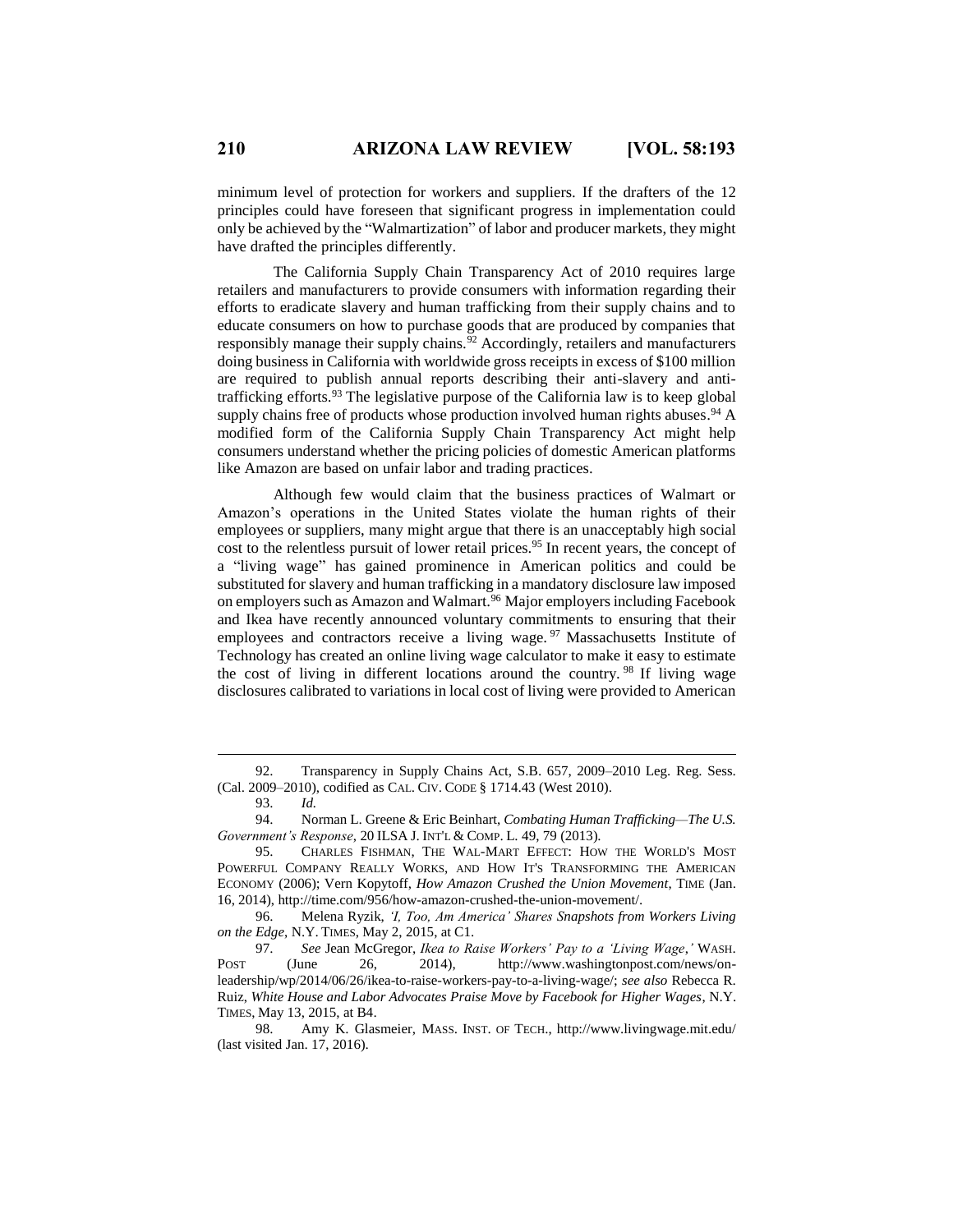consumers pursuing "everyday low prices," they might be in a better position to assess the impact their consumption decisions may have.<sup>99</sup>

While it is unclear precisely how much impact disclosure laws alone can have on consumer behavior,<sup>100</sup> it is clear that simply mandating the public disclosure of information likely to be viewed unfavorably by a significant proportion of the public might have some effect on the behavior of companies concerned about their brand.<sup>101</sup> On the other hand, any attempt by governments to impose "command and control" mandates dictating the terms and conditions under which transactions take place within "multi-sided platforms" would be almost certain to fail.<sup>102</sup>

#### **CONCLUSION**

The 12 principles of fair electronic commerce published by AFFECT in 2005 focused on empowering consumers acting in information markets. They were informed by public debate triggered by the drafting project first known as UCC Article 2B and later finalized as the Uniform Computer Information Transactions Act. They were drafted in broad, general terms in the hope of influencing public debate and law reform in the future. In the decade following publication of the 12 principles, there has been very little evidence that law reform efforts in the United States are moving generally in the direction of strengthening legal guarantees of the substantive fairness of online consumer transactions.

Even in the absence of law reform, however, many American consumers are treated very fairly either because they shop on Amazon or they shop at a different online retail site competing to provide the same high level of customer service that Amazon has achieved. Not only has Amazon as a private global regulator made more progress in implementing the 12 principles than any government has, it has also put pressure on American competitors to comply with European online consumer protection laws by its own example of voluntary compliance in America. At one level, the triumph of market-driven consumer protection in the absence of government mandates validates American confidence in the free market. At another level, however, if Amazon's zeal for customer satisfaction is being paid for by unfair treatment of its employees and suppliers, then that contradicts the social justice objectives underlying the 12 principles.

A global "secession of the successful" away from national commercial and consumer laws applied in public markets to private regulation applied in global platforms may not be inevitable, however. If the drafters of the 12 principles were given the opportunity to reframe their project in light of the last decade of experience

<sup>99.</sup> *See* Ruiz, *supra* note 97.

<sup>100.</sup> Lauren Willis, *When Nudges Fail: Slippery Defaults*, 80 U. CHI. L. REV. 1155, 1162–63 (2013).

<sup>101.</sup> Cory Bennett, *SEC Weighs Cybersecurity Disclosure Rules*, HILL (Jan. 14, 2015, 6:00 AM), http://thehill.com/policy/cybersecurity/229431-sec-weighs-cybersecuritydisclosure-rules.

<sup>102.</sup> *See* Christine Parker & Vibeke Lehmann Nielsen, *Introduction* to EXPLAINING COMPLIANCE: BUSINESS RESPONSES TO REGULATION 1 (Christine Parker & Vibeke Lehmann Nielsen eds., 2011); *see also* Robert Baldwin & Julia Black, *Really Responsive Regulation*, 71 MOD. L. REV. 59 (2008).